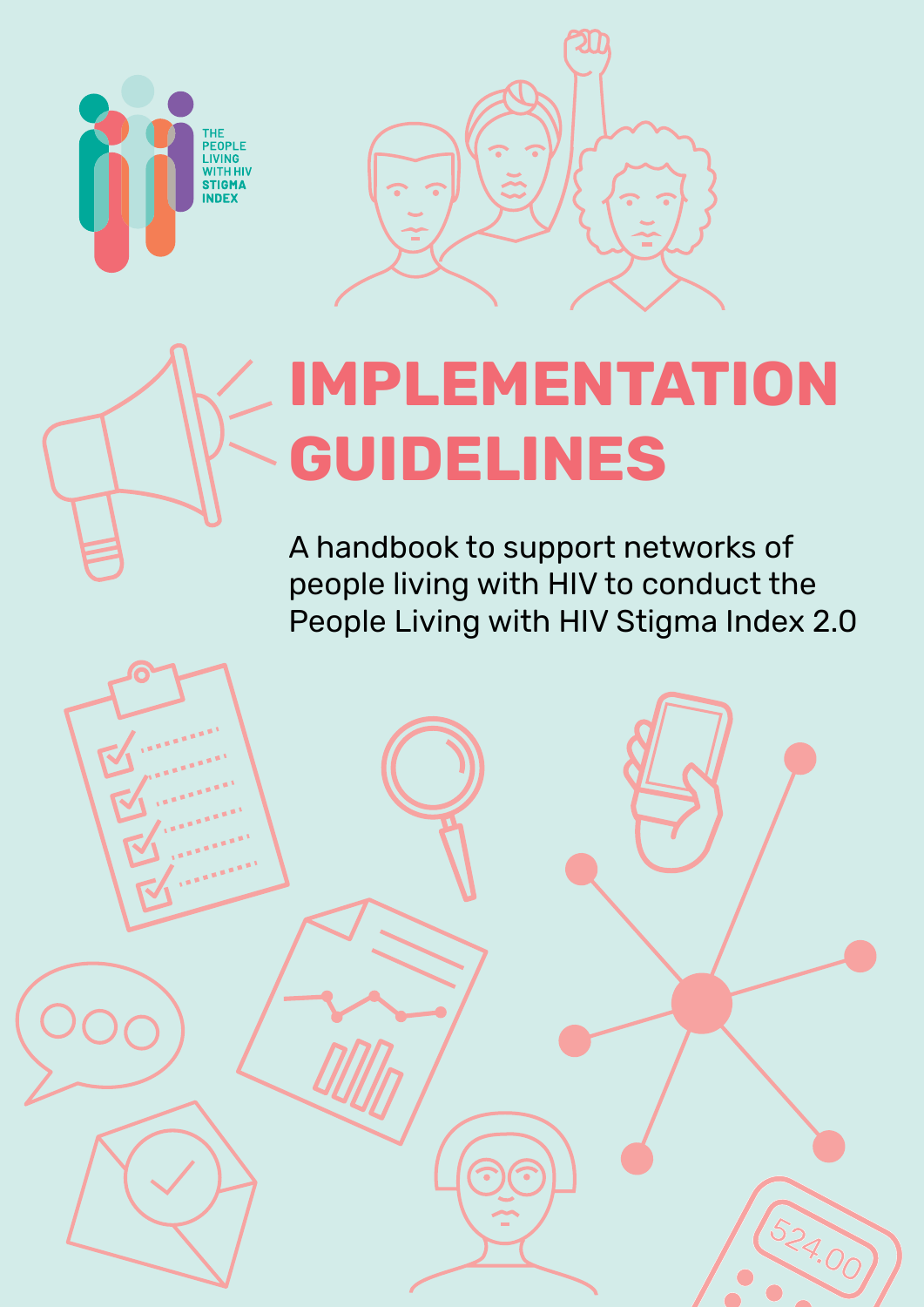## **Acknowledgements**

Writing and editing: GNP+ Stigma Index team and Laura Davies with contributions and support from ICW, UNAIDS and John Hopkins University.

With sincere thanks to the Joint United Nations Programme on HIV and AIDS (UNAIDS) for their technical and financial support for PLHIV Stigma Index programme.

Published by Global Network of People Living with HIV (GNP+), 2021.

Suggested citation: GNP+. 2021. Implementation Guidelines, a handbook to support network of PLHIV to conduct the PLHIV Stigma Index.

© 2021 Global Network of People Living with HIV (GNP+)

Some rights reserved: This document may be freely shared, copied, translated, reviewed and distributed, in part or in whole, but not for sale or use in conjunction with commercial purposes. Only authorised translation, adaptation and reprints may bear the emblem of GNP+.

Design: Jane Shepherd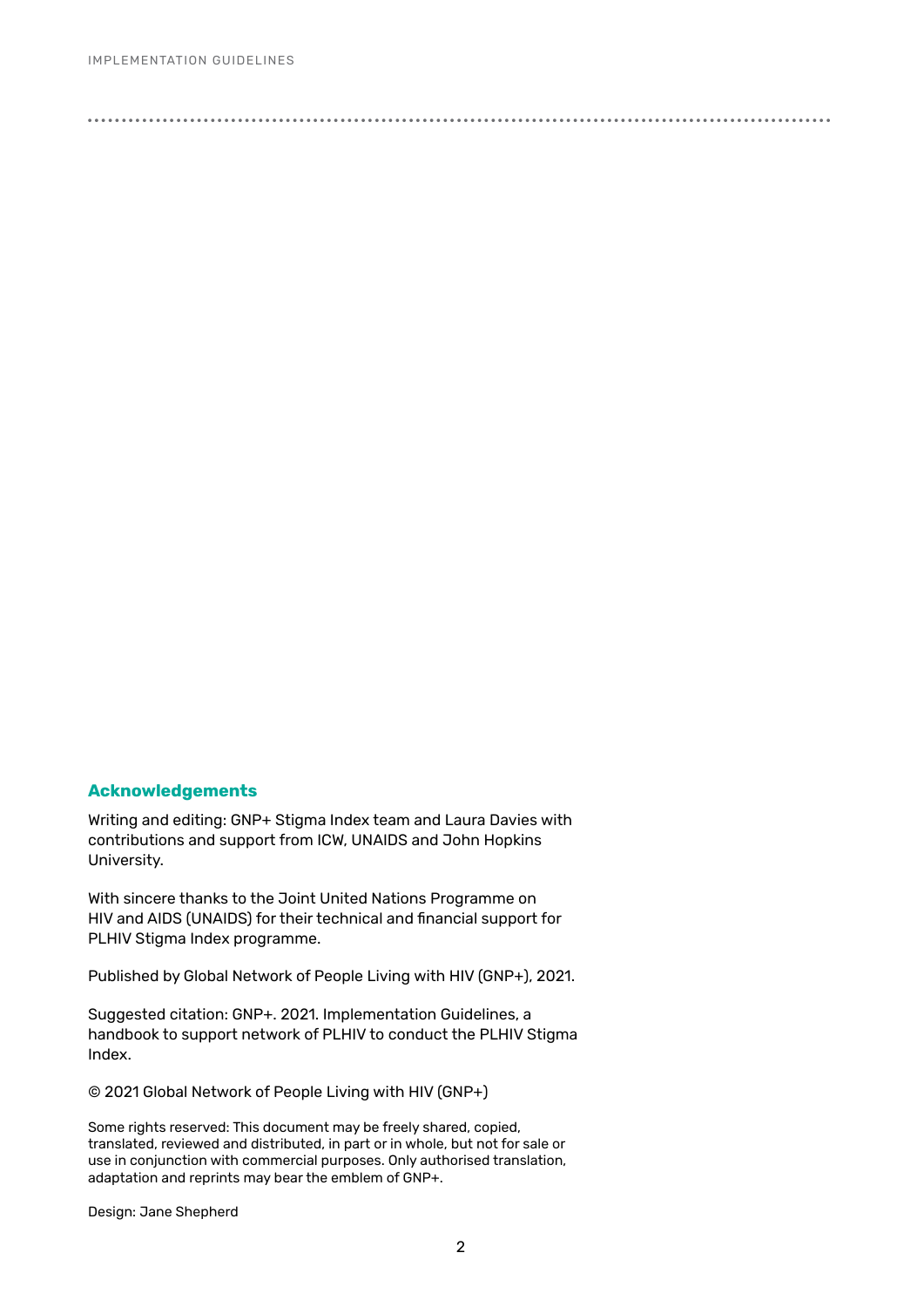# **Contents**

| Introduction                                          | 5  |
|-------------------------------------------------------|----|
| Who are these guidelines for?                         | 5  |
| About us                                              | 5  |
| The People Living with HIV Stigma Index 2.0 explained | 5  |
| The six phases of implementation                      | 7  |
| <b>Phase 1: Preparation</b>                           | 9  |
| 1.1 Register                                          | 10 |
| 1.2 Seek support                                      | 10 |
| 1.3 Consult with key stakeholders and partners        | 10 |
| 1.4 Develop a work plan and fundraise                 | 11 |
| 1.5 Set up a Steering Committee                       | 11 |
| 1.6 Recruit a Country Coordinator                     | 12 |
| 1.7 Recruit a Research Partner                        | 12 |
| <b>Phase 2: Planning the research</b>                 | 14 |
| 2.1 Decide on the areas to study                      | 15 |
| 2.2 Develop a sampling plan                           | 15 |
| 2.3 Decide on data collection method                  | 18 |

- [2.4 Adding country-specific questions 1](#page-18-0)9 [2.5 Consider conducting qualitative research 1](#page-18-0)9 [2.6 Submit protocol for technical review 1](#page-18-0)9
- [2.7 Ethical review](#page-18-0) 19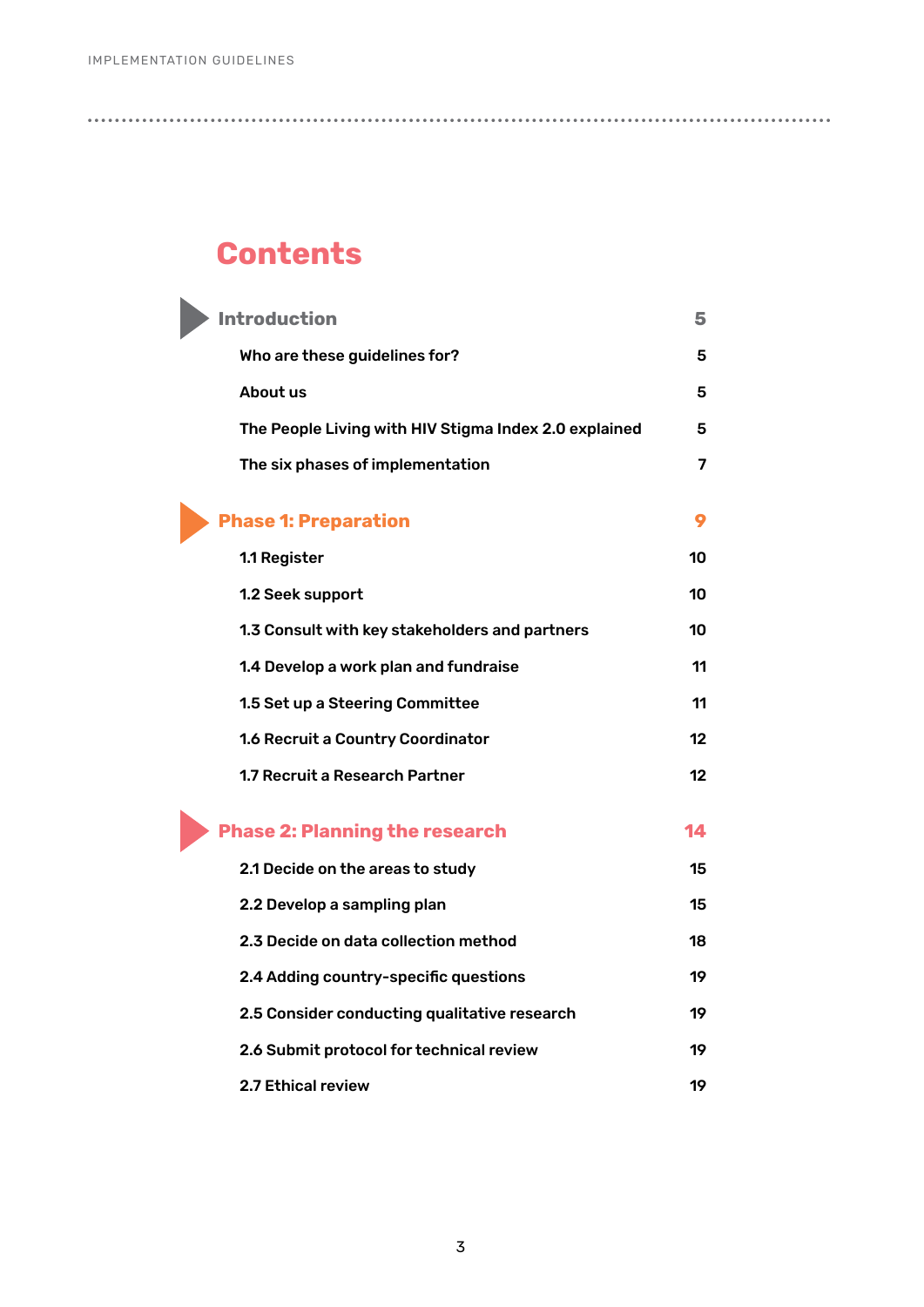| <b>Phase 3: Preparation for data collection</b> | 20 |
|-------------------------------------------------|----|
| 3.1 Set up a data collection system             | 21 |
| 3.2 Translate the questionnaire                 | 21 |
| 3.3 Recruit interviewers                        | 21 |
| 3.4 Train the interviewers                      | 22 |
| 3.5 Referral and follow-up                      | 22 |
| 3.6 Prepare interview venues                    | 22 |
| 3.7 Field testing                               | 23 |
| <b>Phase 4: Data collection</b>                 | 24 |
| 4.1 Identify participants                       | 25 |
| 4.2 Schedule and conduct interviews             | 25 |
| <b>Phase 5: Data analysis and reporting</b>     | 26 |
| 5.1 Analyse results                             | 27 |
| 5.2 Share the findings with key partners        | 28 |
| 5.3 Develop the report                          | 28 |
| <b>Phase 6: Dissemination and advocacy</b>      | 29 |
| 6.1 Share the report findings                   | 30 |
| 6.2 Advocacy                                    | 30 |
| <b>Conclusion</b>                               | 32 |
| <b>Annex 1: Implementation checklist</b>        | 33 |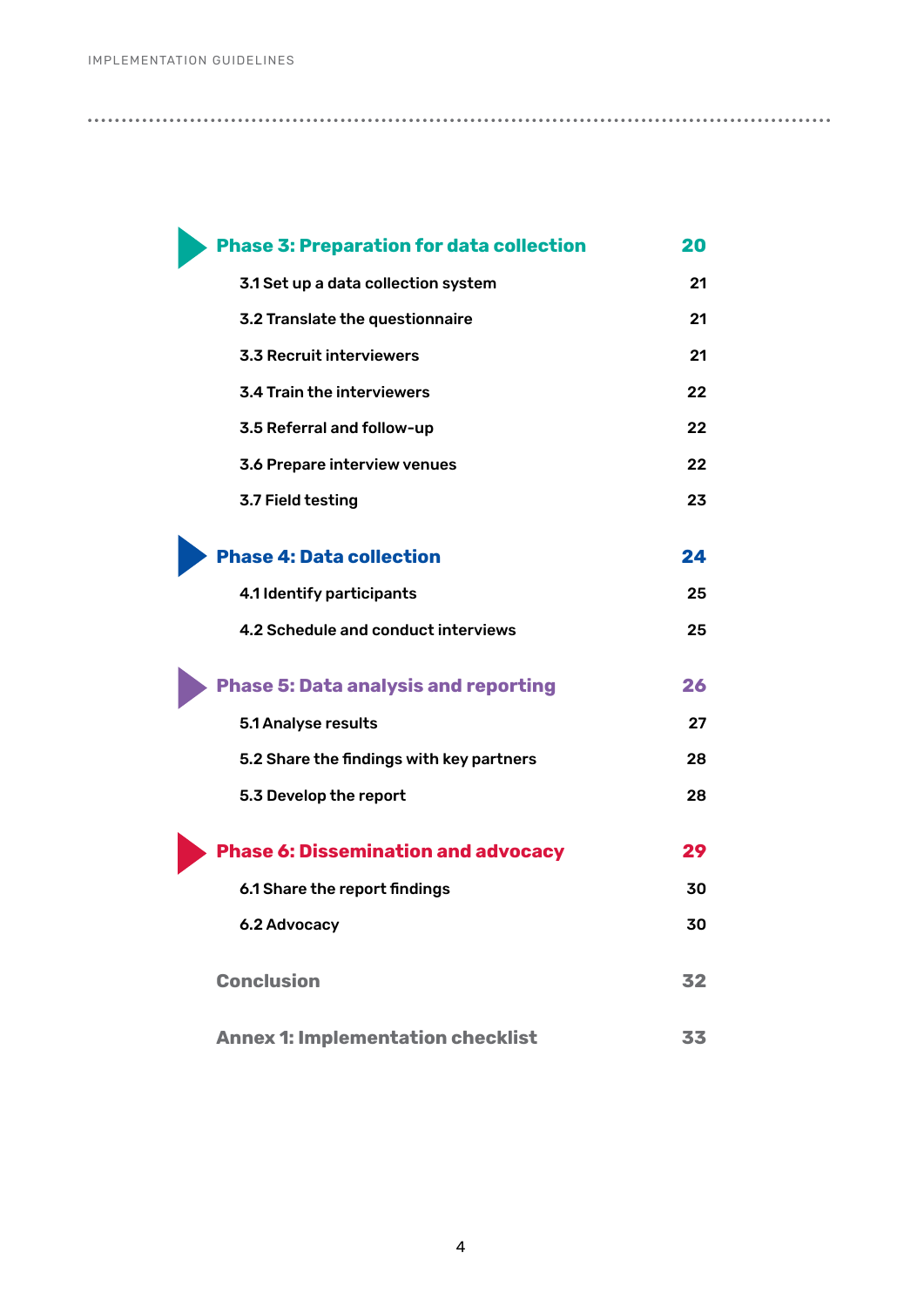# **Introduction**

## **Who are these guidelines for?**

These guidelines are designed to steer networks of people living with HIV (see box) through the process of implementing the People Living with HIV Stigma Index 2.0 in their communities. It provides the information needed to support them to use the Stigma Index to gather data on the stigma and discrimination experienced by people living with HIV in their country and to use that data to advocate for change.

# **About us**

The Stigma Index is coordinated by an International Partnership of two global networks of people living with HIV – the International Community of Women Living with HIV (ICW) and the Global Network of People Living with HIV/AIDS (GNP+) – and the Joint United Nations Programme on HIV/AIDS (UNAIDS). The International Partnership provides technical assistance to networks of people living with HIV that are implementing the Stigma Index.

# **The People Living with HIV Stigma Index 2.0 explained**

The Stigma Index documents how stigma and discrimination impact the lives of people living with HIV within a country. It is a unique research project that empowers the people and communities most affected by the HIV epidemic. With the Stigma Index, the implementation is just

# WHAT IS VERSION 2.0?

In 2018, the People Living with HIV Stigma Index 2.0 was launched to respond to shifts in the HIV epidemic and the global response. Throughout these Implementation Guidelines the latest Stigma Index 2.0 is referred to as simply, the Stigma Index.

as important as the actual results – the whole process should be guided by four key principles:

- **1.** Capacity building The lead network is expected to guide the entire implementation process, but it is not left to do this on its own. It is encouraged to work in collaboration with partners in country (such as research institutes) and technical assistance is available at every step of the way from the International Partnership.
- **2.** Accountability and ownership The Stigma Index centres around the GIPA principle, the Greater Involvement of People Living with HIV/AIDS. People living with HIV are not only the interviewers and the participants, but the entire research design and implementation process is led by and for people living with HIV. Local network(s) of people living with HIV decide for themselves if they would like to



# PEOPLE LIVING WITH HIV TAKE THE LEAD

It is essential that the Stigma Index implementation is led by and for people living with HIV. The lead organisation throughout the entire process should be a network led by people living with HIV. This could be any network – including networks of women, young people or transgender people – that is led by people living with HIV in the country where the research is taking place. Throughout these guidelines they are referred to as the "lead network". In some countries it may be appropriate to form a consortium of networks to implement the Stigma Index together.

<span id="page-4-0"></span>● ● ● ● ● ● ● ● ● ● ● ● ● ● ● ● ● ● ● ● ● ● ● ● ● ● ● ● ● ● ● ● ● ● ● ● ● ● ● ● ● ● ● ● ● ● ● ● ● ● ● ● ● ● ● ● ● ● ● ● ● ● ● ● ● ● ● ● ● ● ● ● ● ● ● ● ● ● ● ● ● ● ● ● ● ● ● ● ● ● ● ● ● ● ● ● ● ● ● ● ● ● ● ● ● ● ● ● ●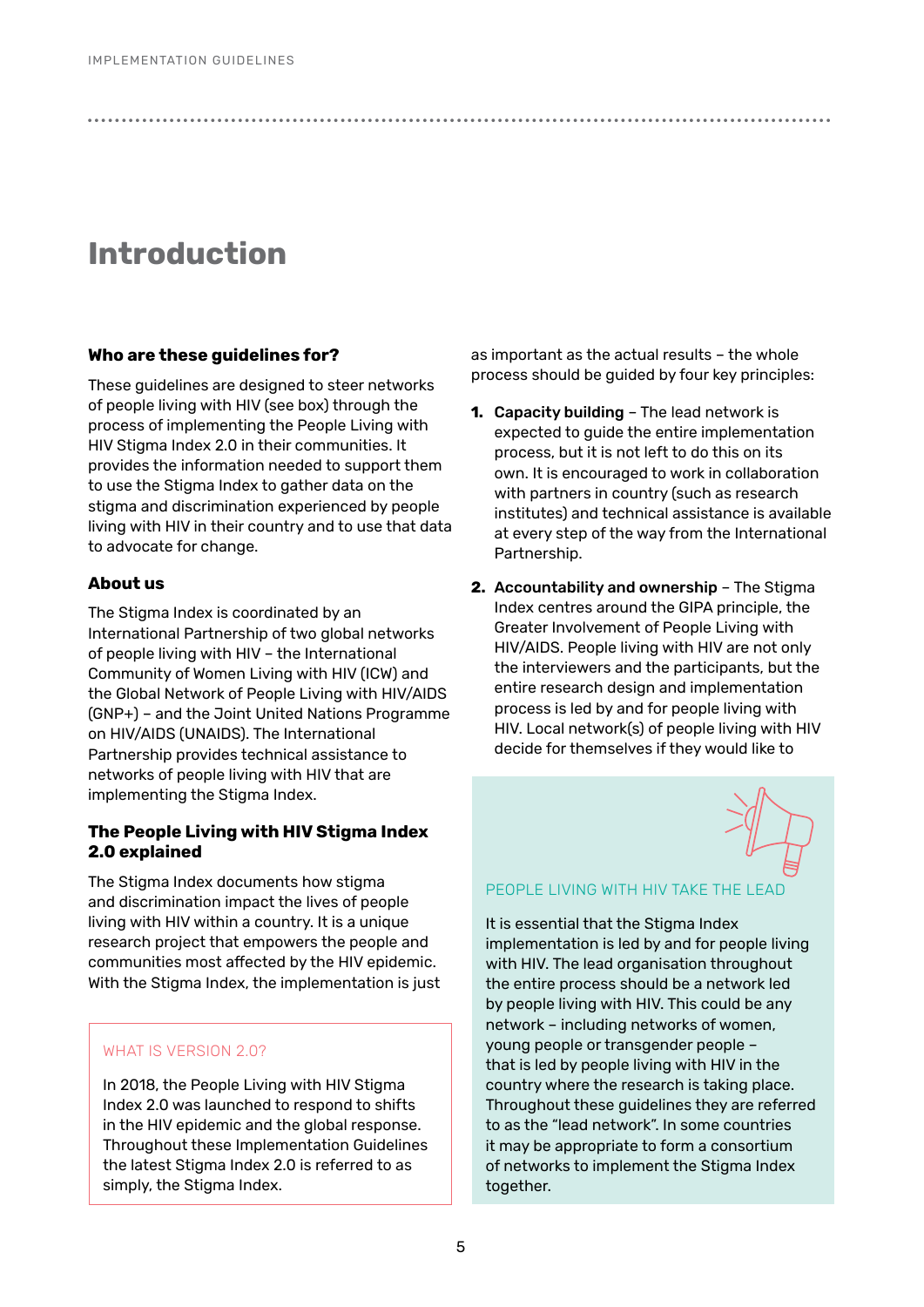conduct a Stigma Index in their country and the experiences and knowledge of people living with HIV are at the centre of the whole process.

- **3.** Embracing equality and diversity Whichever network takes the lead, all those involved in the implementation process should pro-actively work to ensure gender equality and to embrace the diversity that exists among the whole community of people living with HIV.
- **4.** Advocacy-oriented The data that is gathered through the Stigma Index enables a clear picture of stigma and discrimination to emerge. It also provides evidence for advocacy to shape policy and programmatic change and end HIVrelated stigma and discrimination.



#### STIGMA AND HIV

Stigma and discrimination are some of the biggest barriers to tackling HIV.

The HIV epidemic is fuelled by myths and misinformation that in turn lead to stigma and discrimination. People who experience stigma or discrimination become increasingly marginalised and are less likely to access health services.

At the same time groups of people who are already discriminated against and marginalised by society are those most at risk of contracting HIV.

First developed in 2008, the Stigma Index has been implemented in more than 100 countries with over 100,000 people living with HIV participating in the process. At the heart of the Stigma Index research process is a standardised questionnaire that is used to measure stigma and discrimination experienced by people because of their HIV status.

The latest questionnaire (Stigma Index 2.0) has been expanded to enable a better understanding of how different groups of people living with HIV are affected by stigma and discrimination including key populations (see box). It now gathers data on the experiences of people who are marginalised because of their gender, gender identity, age, sexual orientation or involvement in sex work or drug use.

#### KEY POPULATIONS

● ● ● ● ● ● ● ● ● ● ● ● ● ● ● ● ● ● ● ● ● ● ● ● ● ● ● ● ● ● ● ● ● ● ● ● ● ● ● ● ● ● ● ● ● ● ● ● ● ● ● ● ● ● ● ● ● ● ● ● ● ● ● ● ● ● ● ● ● ● ● ● ● ● ● ● ● ● ● ● ● ● ● ● ● ● ● ● ● ● ● ● ● ● ● ● ● ● ● ● ● ● ● ● ● ● ● ● ●

The term "key populations" is used in these guidelines to refer to the following groups of people:1

Gay men and other men who have sex with men – this includes men who self-identify as gay as well as men who do not, yet who have sex with other men.

Sex workers – people of any gender who regularly or occasionally consent to receive money or goods in exchange for sexual services.

Transgender people – anyone whose gender identity and expression are different to social expectations based on their sex at birth. This can include people who consider themselves to be male, female, gender non-conformist or elsewhere on the spectrum of gender identities.

People who use drugs - people who use psychoactive substances that are not medically approved. This includes people who have previously used drugs in this way.

<sup>1.</sup> All definitions are taken from UNAIDS (2015) Terminology Guide 2015 or INPUD (2019) Drug Users' Terminology: Community Quick Reference Guide.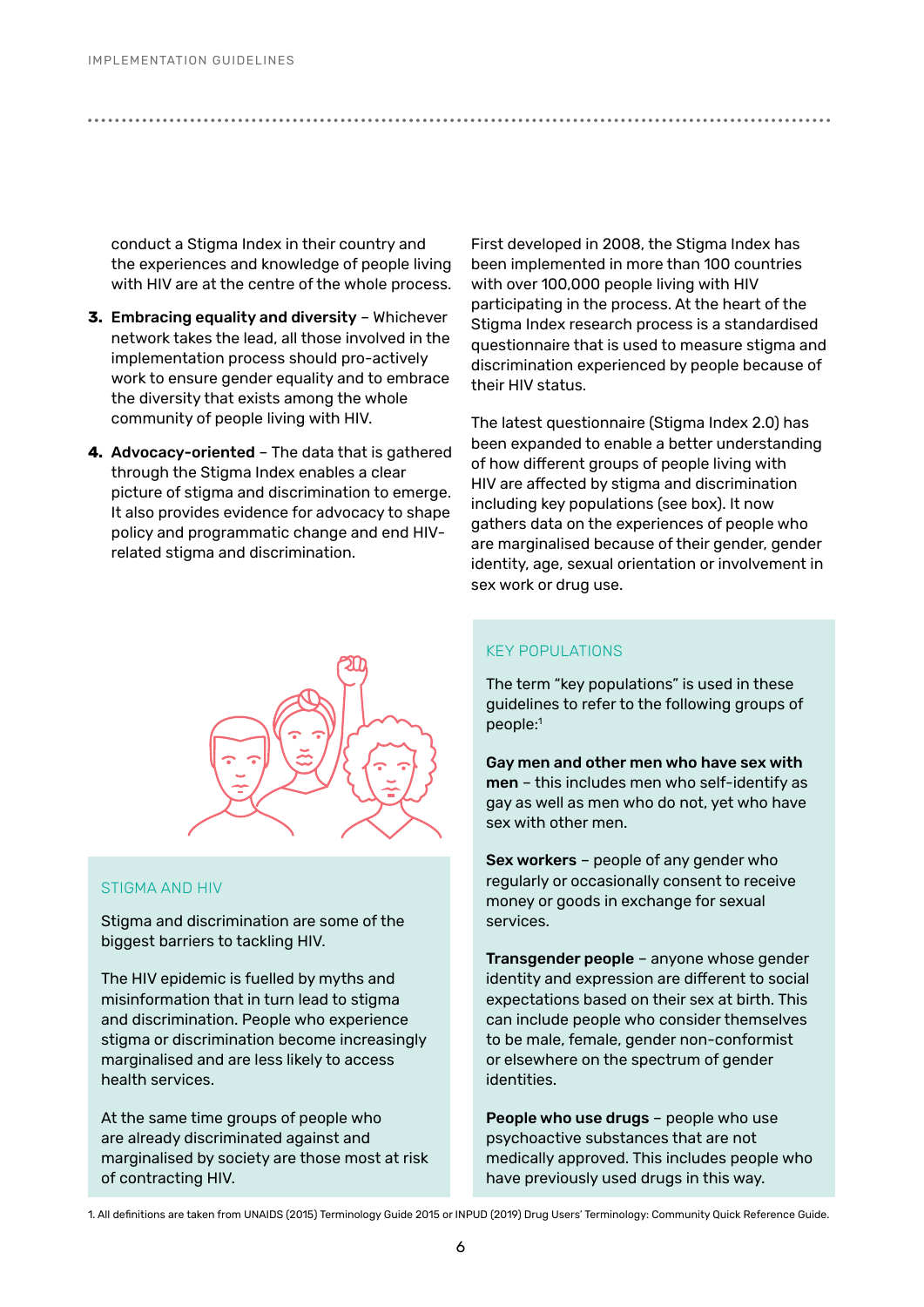Each time the same standardised questionnaire is used making it possible to compare the situation of people living with HIV across different countries relating to specific issues, such as access to HIV testing and treatment. Many countries have implemented the Stigma Index more than once enabling them to measure change over time, including whether the situation has worsened or improved, for which groups of people, and in what settings.

Once the Stigma Index has been implemented within a country, the findings can then be combined and compared with other surveys that explore HIV-related stigma and discrimination from different perspectives, such as health care providers or the general community. Together they increase our shared understanding of these issues.

#### **The six phases of implementation**

<span id="page-6-0"></span>● ● ● ● ● ● ● ● ● ● ● ● ● ● ● ● ● ● ● ● ● ● ● ● ● ● ● ● ● ● ● ● ● ● ● ● ● ● ● ● ● ● ● ● ● ● ● ● ● ● ● ● ● ● ● ● ● ● ● ● ● ● ● ● ● ● ● ● ● ● ● ● ● ● ● ● ● ● ● ● ● ● ● ● ● ● ● ● ● ● ● ● ● ● ● ● ● ● ● ● ● ● ● ● ● ● ● ● ●

These implementation guidelines are divided into six main sections, each focused on a separate phase of the implementation process – preparation, research protocol development, preparation for data collection, data collection, data analysis and reporting, and advocacy. See Figure 1.

It is important to read through all the guidelines before beginning any of the processes. The guidelines run through each phase in the order they are most likely to be completed but it is possible to work on several steps at the same time, or to follow a slightly different order. Also, some of the steps towards the end of the guidelines need to be kept in mind at the beginning of the process to make sure they are included in the workplan and budget. For example, some idea of the advocacy strategy is needed to be able to include it in the budget and ensure that there is enough money to pay for this essential part of the process.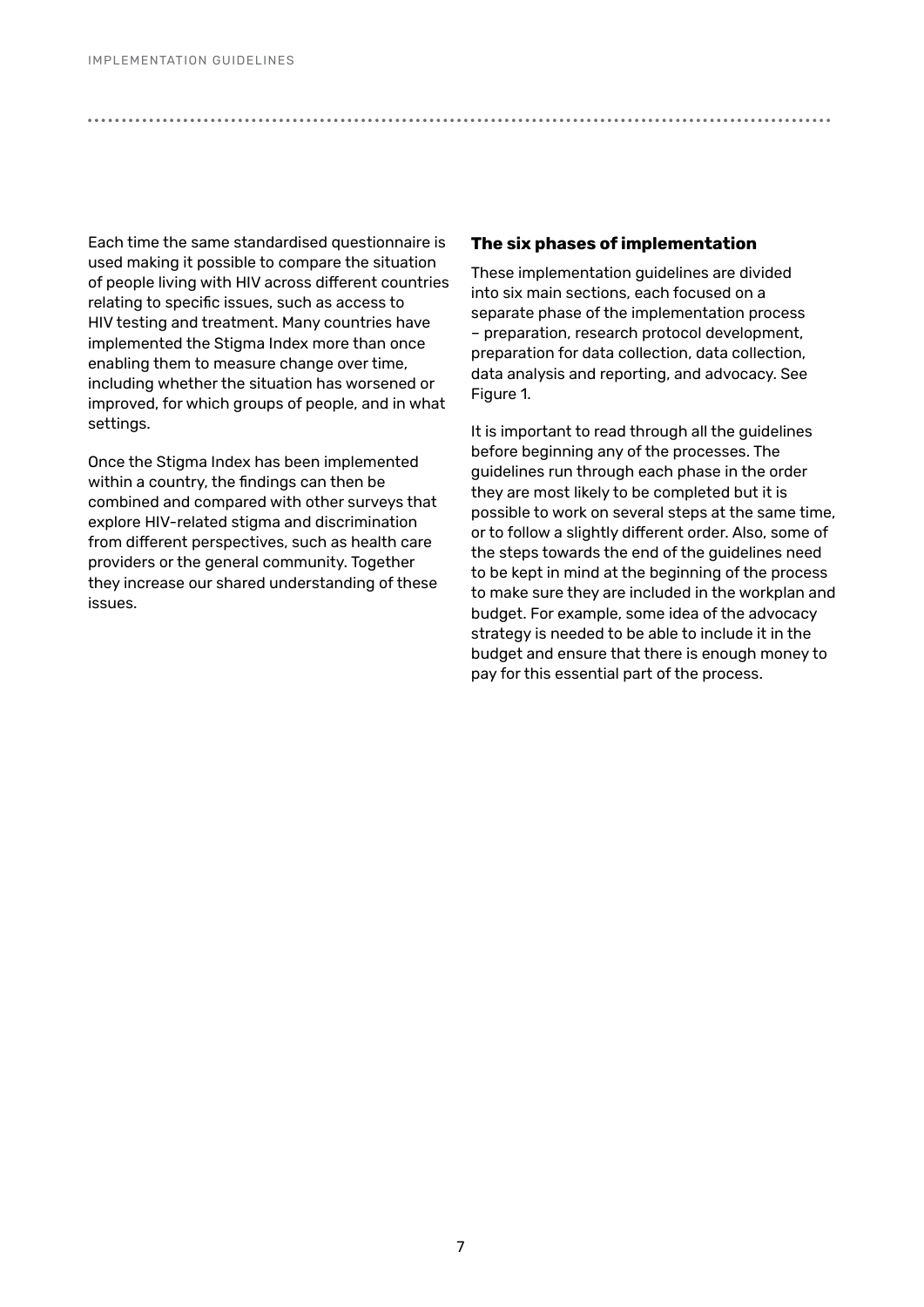● ● ● ● ● ● ● ● ● ● ● ● ● ● ● ● ● ● ● ● ● ● ● ● ● ● ● ● ● ● ● ● ● ● ● ● ● ● ● ● ● ● ● ● ● ● ● ● ● ● ● ● ● ● ● ● ● ● ● ● ● ● ● ● ● ● ● ● ● ● ● ● ● ● ● ● ● ● ● ● ● ● ● ● ● ● ● ● ● ● ● ● ● ● ● ● ● ● ● ● ● ● ● ● ● ● ● ● ● ● ● ● ● ● ● ● ● ● ● ● ● ● ● ● ● ● ● ● ● ● ● ● ● ● ● ● ● ● ● ● ● ● ● ● ● ● ● ● ● ● ● ● ● ● ● ● ● ● ● ● ● ● ● ● ●

# FIGURE 1. STEPS OF IMPLEMENTATION

|                                                  | FIGURE 1. STEPS OF IMPLEMENTATION                                                                                    | ☑<br>$K^{mm}$<br>$\nabla$                                                                                                                                                             | $\overline{\circ}$<br>$\tau$ $\tau$                                                                                                                                      | W                                                                                        |                                                                                  | U                                                          |
|--------------------------------------------------|----------------------------------------------------------------------------------------------------------------------|---------------------------------------------------------------------------------------------------------------------------------------------------------------------------------------|--------------------------------------------------------------------------------------------------------------------------------------------------------------------------|------------------------------------------------------------------------------------------|----------------------------------------------------------------------------------|------------------------------------------------------------|
|                                                  | <b>Preparation</b>                                                                                                   | <b>Planning the</b><br>research                                                                                                                                                       | 3<br><b>Preparation</b><br>for data<br>collection                                                                                                                        | 4<br><b>Data</b><br>collection                                                           | 5<br>Data analysis<br>and reporting                                              | O<br><b>Advocacy</b>                                       |
| $\bullet$<br>$\bullet$<br>$\bullet$<br>$\bullet$ | Register<br>Set up Steering<br>Committee<br>Fundraise<br><b>Recruit Study</b><br>Coordinator and<br>Research Partner | Make a sampling<br>$\bullet$<br>plan<br>Develop a work<br>$\bullet$<br>plan and budget<br>Submit research<br>$\bullet$<br>protocol for<br>technical review<br>and ethical<br>approval | Set up a data<br>$\bullet$<br>collection system<br>Recruit and train<br>$\bullet$<br>interviewers<br>Prepare<br>$\bullet$<br>questionnaire<br>Field testing<br>$\bullet$ | Identify<br>$\bullet$<br>participants<br>Schedule and<br>$\bullet$<br>conduct interviews | • Analyse results<br>Develop a report<br>$\bullet$<br>Report review<br>$\bullet$ | Dissemination<br>$\bullet$<br>• Implement<br>advocacy plan |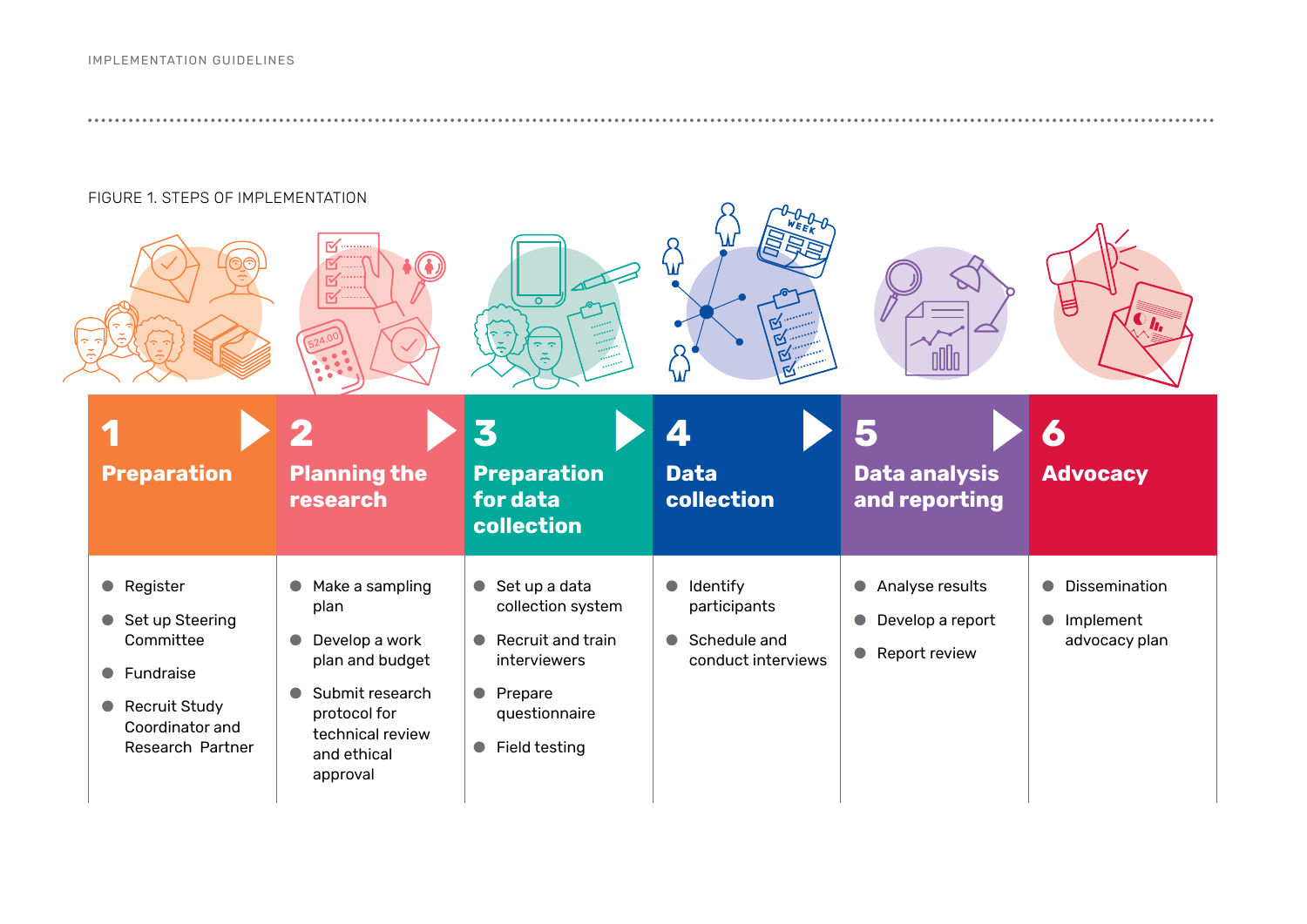# **PHASE 1: PREPARATION**



**1.1 Register**

**1.2 Seek support**

<span id="page-8-0"></span>● ● ● ● ● ● ● ● ● ● ● ● ● ● ● ● ● ● ● ● ● ● ● ● ● ● ● ● ● ● ● ● ● ● ● ● ● ● ● ● ● ● ● ● ● ● ● ● ● ● ● ● ● ● ● ● ● ● ● ● ● ● ● ● ● ● ● ● ● ● ● ● ● ● ● ● ● ● ● ● ● ● ● ● ● ● ● ● ● ● ● ● ● ● ● ● ● ● ● ● ● ● ● ● ● ● ● ● ●

**1.3 Consult with key stakeholders and partners**

**1.4 Develop a work plan and fundraise**

**1.5 Set up a Steering Committee**

**1.6 Recruit a Country Coordinator**

**1.7 Recruit a Research Partner**

9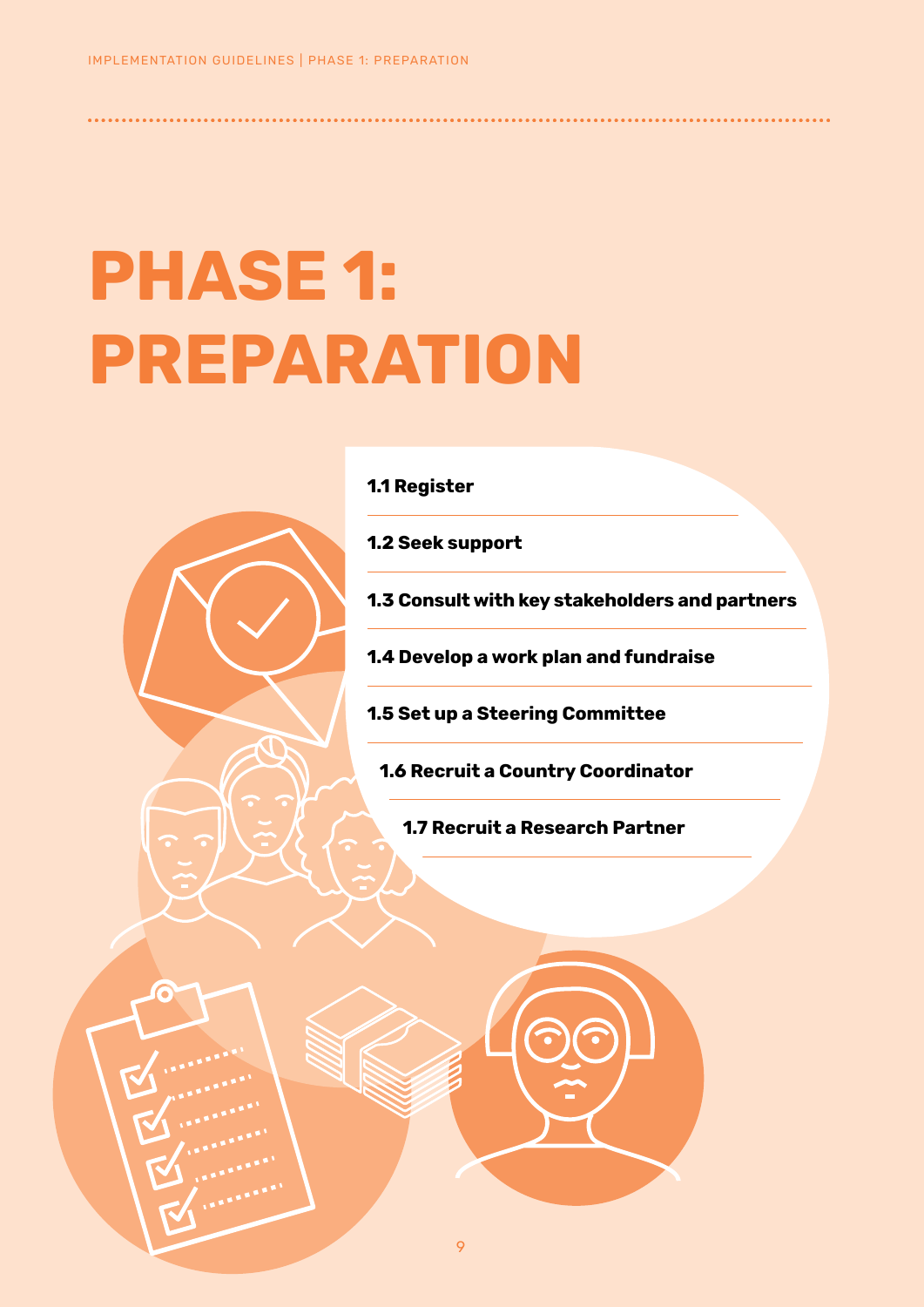A key principle of the Stigma Index is that the planning and implementation is led and owned by local people living with HIV, so it is important that each step in the preparation phase is carried out by the lead network. This does not mean that they work entirely on their own, they can draw on expertise from consultants and will have access to advice and technical support throughout the process. The lead network must involve networks of women living with HIV and young people living with HIV where these exist in the country and are strongly advised to also work with other key population networks.

# **1.1 Register**

To begin the implementation process, a [People Living with HIV Stigma Index 2.0 intake](https://www.dropbox.com/s/qqp6mylhdbuk0hc/Intake%20Form_EN.docx?dl=0)  [form](https://www.dropbox.com/s/u7iqwg2e7z5113n/Intake%20Form_EN.docx?dl=0) needs to be completed and emailed to plhivstigmaindex@gnpplus.net. The form is available on the Stigma Index website. It is essential to complete this first step to be able to access all the available tools and support and to ensure the final report is recognised as officially part of the Stigma Index.

Attached to the intake form is a list of "nonnegotiable principles" that any network wishing to implement the Stigma Index is expected to follow. This includes ensuring that the implementation is led by people living with HIV and using the standard questionnaire for the research. The full list of non-negotiable principles can be found [here.](https://www.dropbox.com/s/8ljhudp49cxcw92/Non-negotiables%20for%20implementation_EN.pdf?dl=0)

Finally, the lead network will also need to sign a [Data Sharing and Usage Agreement](https://www.dropbox.com/s/8d7obsp2kkj833q/Data%20Sharing%20and%20Usage%20Agreement_EN.docx?dl=0) at this stage.

# **1.2 Seek support**

The International Partnership provides technical assistance for the Stigma Index during the planning and implementation process.

This includes support with:

● Initial planning

<span id="page-9-0"></span>● ● ● ● ● ● ● ● ● ● ● ● ● ● ● ● ● ● ● ● ● ● ● ● ● ● ● ● ● ● ● ● ● ● ● ● ● ● ● ● ● ● ● ● ● ● ● ● ● ● ● ● ● ● ● ● ● ● ● ● ● ● ● ● ● ● ● ● ● ● ● ● ● ● ● ● ● ● ● ● ● ● ● ● ● ● ● ● ● ● ● ● ● ● ● ● ● ● ● ● ● ● ● ● ● ● ● ● ●

- Research protocol development
- Ethical approval
- Training of interviewers
- Data collection and data storage
- Data analysis
- Report development
- Advocacy planning

The International Partnership can be contacted by email at plhivstigmaindex@gnpplus.net

# **1.3 Consult with key stakeholders and partners**

The lead network must consult with key stakeholders and potential technical and financial partners in the local area, region, or country where the research will take place, to introduce the Stigma Index research study and:

- Clarify the roles that each partner can play in the process.
- Develop a set of shared principles for the implementation partners and Steering Committee. The principles should be collectively discussed and agreed upon and should include things like inclusivity, transparency, power sharing, consensus driven decision-making, and equity. It may also be useful to make a commitment to self-reflection or self- transformation around pre-existing biases to ensure that the Stigma Index process does not reinforce harmful norms around gender, race, ethnicity, religion or membership in a key population. Developing an agreed set of principles or even a Memorandum of Understanding between partners will ensure that everyone can engage equitably in the process.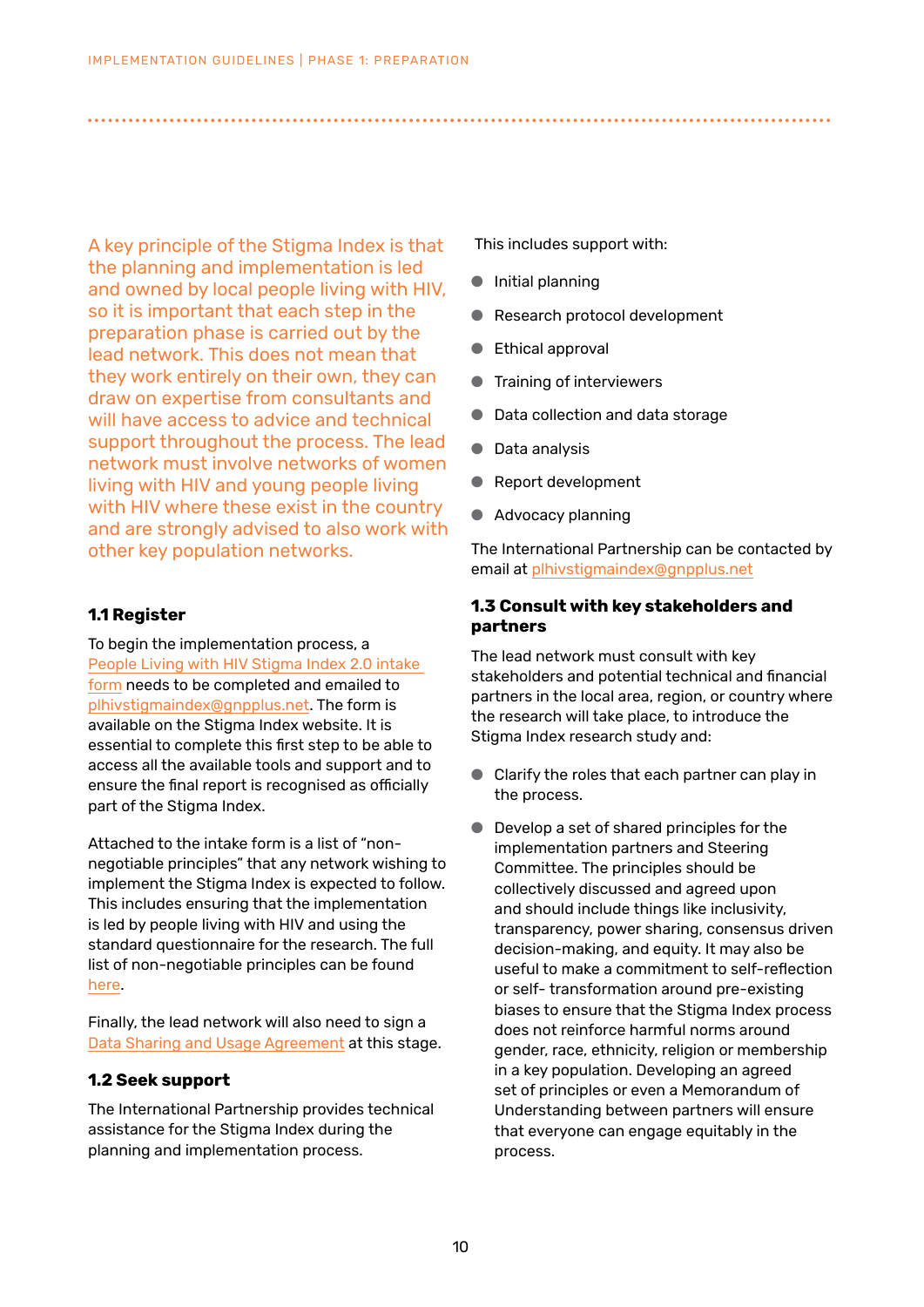- Discuss what resources are available for the research and how to access any additional resources that are needed. Ensure that all partners are supported to play an effective role in the implementation.
- Agree to timelines and a mechanism to keep key stakeholders and partners informed about the progress of the research.

# **1.4 Develop a work plan and fundraise**

Funding is needed to cover the costs of the implementation process. The lead network will need to work with the Steering Committee to identify possible funders and put together funding applications. A good funding application should be based on a detailed workplan and budget. The work plan should include each of the steps in the research process and specific dates for when they will happen, and the budget should also be detailed including the costs for every stage. In order to develop these plans, at least some of the planning process will have to begin, for example steps 2.1 (deciding on the geographical scope of the study) and 2.2 (making a sampling plan).

Any funding applications may need to be based on a draft workplan and budget. Once funds are secured, the lead network can begin work, as different stages of the process are completed, such as finalising the sampling plan, it may then be necessary to go back and revise the work plan and budget.

[Templates](https://www.dropbox.com/s/tqo3alttdtodo6f/Workplan%20and%20Budget%20Guide_EN.xlsx?dl=0) for both the workplan and budget are available from the International Partnership and the UNAIDS country office may also be able to offer help.



The budget should cover every part of the implementation process:

● Training

<span id="page-10-0"></span>● ● ● ● ● ● ● ● ● ● ● ● ● ● ● ● ● ● ● ● ● ● ● ● ● ● ● ● ● ● ● ● ● ● ● ● ● ● ● ● ● ● ● ● ● ● ● ● ● ● ● ● ● ● ● ● ● ● ● ● ● ● ● ● ● ● ● ● ● ● ● ● ● ● ● ● ● ● ● ● ● ● ● ● ● ● ● ● ● ● ● ● ● ● ● ● ● ● ● ● ● ● ● ● ● ● ● ● ●

- **Research**
- Data analysis
- **Report writing**
- **Dissemination**
- Advocacy

Once funding has been secured, systems should be put in place to make sure that the funds are managed well and can be accounted for transparently.

## **1.5 Set up a Steering Committee**

It is important to include a wide range of stakeholders to ensure they support and engage with the Stigma Index process and findings. The Steering Committee will help to formalise partnerships with national stakeholders and to make sure that the national authorities who implement the AIDS response in country are positively engaged.

The following groups should be invited to join the Steering Committee: networks of young people living with HIV, networks of women living with HIV, key population networks, networks of people living with HIV, UNAIDS, National AIDS commissions, research organisations, legal and human rights groups, and local community-based organisations that provide services to people living with HIV. It is important to ensure that networks of key populations, young people living with HIV and women living with HIV are encouraged and supported to engage in the Stigma Index leadership as they are often underfunded at country level.

The main role of the Steering Committee is to makes sure that the Stigma Index is implemented correctly and to ensure that the evidence gathered is used to advocate for improved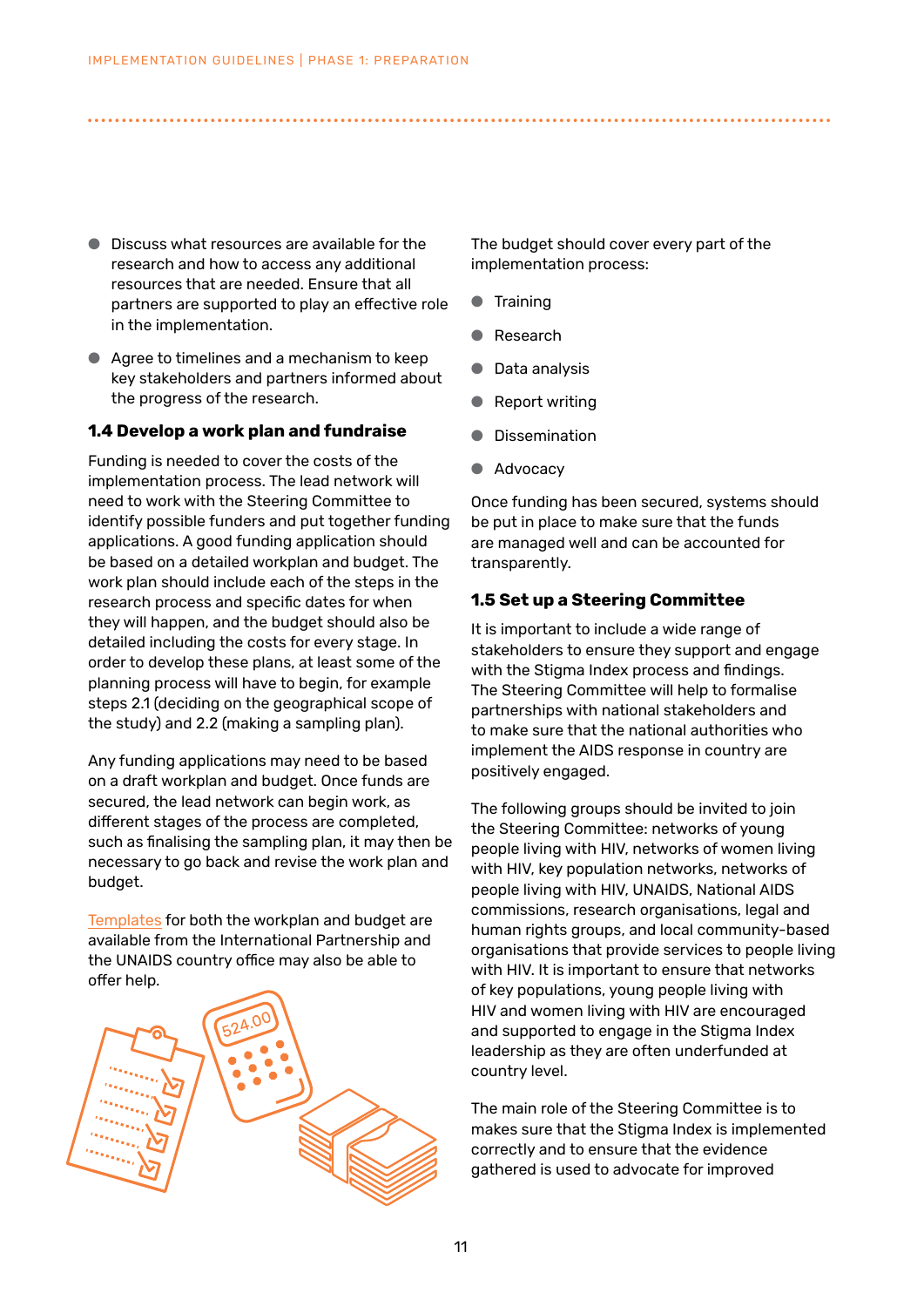policies, programmes, and practices. There is a [Terms of Reference](https://www.dropbox.com/s/hnlqu59xovynv86/Template%20ToR%20Steering%20Committee_EN.docx?dl=0) available to guide the Steering Committee in its work.

## **1.6 Recruit a Country Coordinator**

A Country Coordinator should be appointed to lead the implementation process and liaise with the Steering Committee. The Coordinator should be someone from a network of people living with HIV who can build a good working relationship with key stakeholders to encourage them to follow principles of accountability, transparency and mutual respect. There is more information on their role in the [Country Coordinator Terms](https://www.dropbox.com/s/wm0hbu3rercai18/Template%20ToR%20Country%20Coordinator_EN.docx?dl=0)  [of Reference](https://www.dropbox.com/s/wm0hbu3rercai18/Template%20ToR%20Country%20Coordinator_EN.docx?dl=0). It is important to ensure that the selection process for the Coordinator is transparent, accounts for gender and other biases, and encourages young people, women and people from key populations to apply and be considered for the role.

# **1.7 Recruit a Research Partner**

This is an important role. A Research Partner is needed to give support on all the technical aspects of the research process. Whether it is an individual researcher or someone from a university or research institute, ideally, they should have experience of working with communities and developing inclusive research processes that reflect gender equality and engaging key populations. The Research Partner should support the lead network to build its capacity and develop research skills. For more information, see the [Research Partner Terms of Reference](https://www.dropbox.com/s/l6tjjr3dfpu5a9b/Template%20ToR%20Research%20Partner_EN.docx?dl=0).

## COLLABORATIVE WORKING

<span id="page-11-0"></span>● ● ● ● ● ● ● ● ● ● ● ● ● ● ● ● ● ● ● ● ● ● ● ● ● ● ● ● ● ● ● ● ● ● ● ● ● ● ● ● ● ● ● ● ● ● ● ● ● ● ● ● ● ● ● ● ● ● ● ● ● ● ● ● ● ● ● ● ● ● ● ● ● ● ● ● ● ● ● ● ● ● ● ● ● ● ● ● ● ● ● ● ● ● ● ● ● ● ● ● ● ● ● ● ● ● ● ● ●

The lead network should work with all the partners in country to develop a shared set of principles to guide their work together. This could include guidelines on issues such as transparent power sharing and consensus driven decision-making. Throughout these guidelines the lead network and key partners (including the Country Coordinator and Research Partner) are referred to as the country team.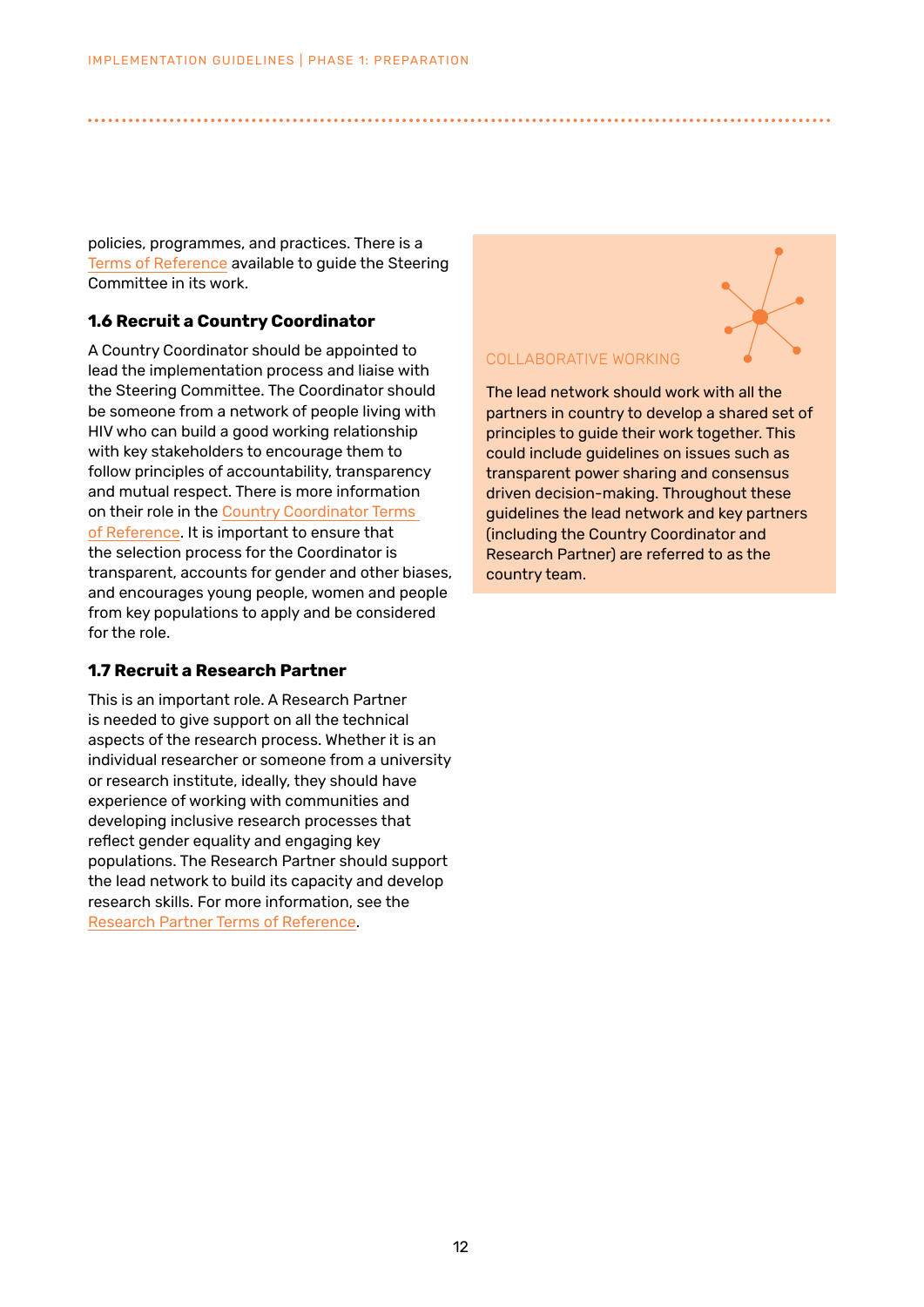# **PHASE 2: PLANNING THE RESEARCH**





**2.1 Decide on the areas to study**

**2.2 Develop a sampling plan**

● ● ● ● ● ● ● ● ● ● ● ● ● ● ● ● ● ● ● ● ● ● ● ● ● ● ● ● ● ● ● ● ● ● ● ● ● ● ● ● ● ● ● ● ● ● ● ● ● ● ● ● ● ● ● ● ● ● ● ● ● ● ● ● ● ● ● ● ● ● ● ● ● ● ● ● ● ● ● ● ● ● ● ● ● ● ● ● ● ● ● ● ● ● ● ● ● ● ● ● ● ● ● ● ● ● ● ● ●

**2.3 Decide on data collection method**

**2.4 Adding country-specific questions** 

**2.5 Consider conducting qualitative research**

**2.6 Submit protocol for technical review**

**2.7 Ethical review**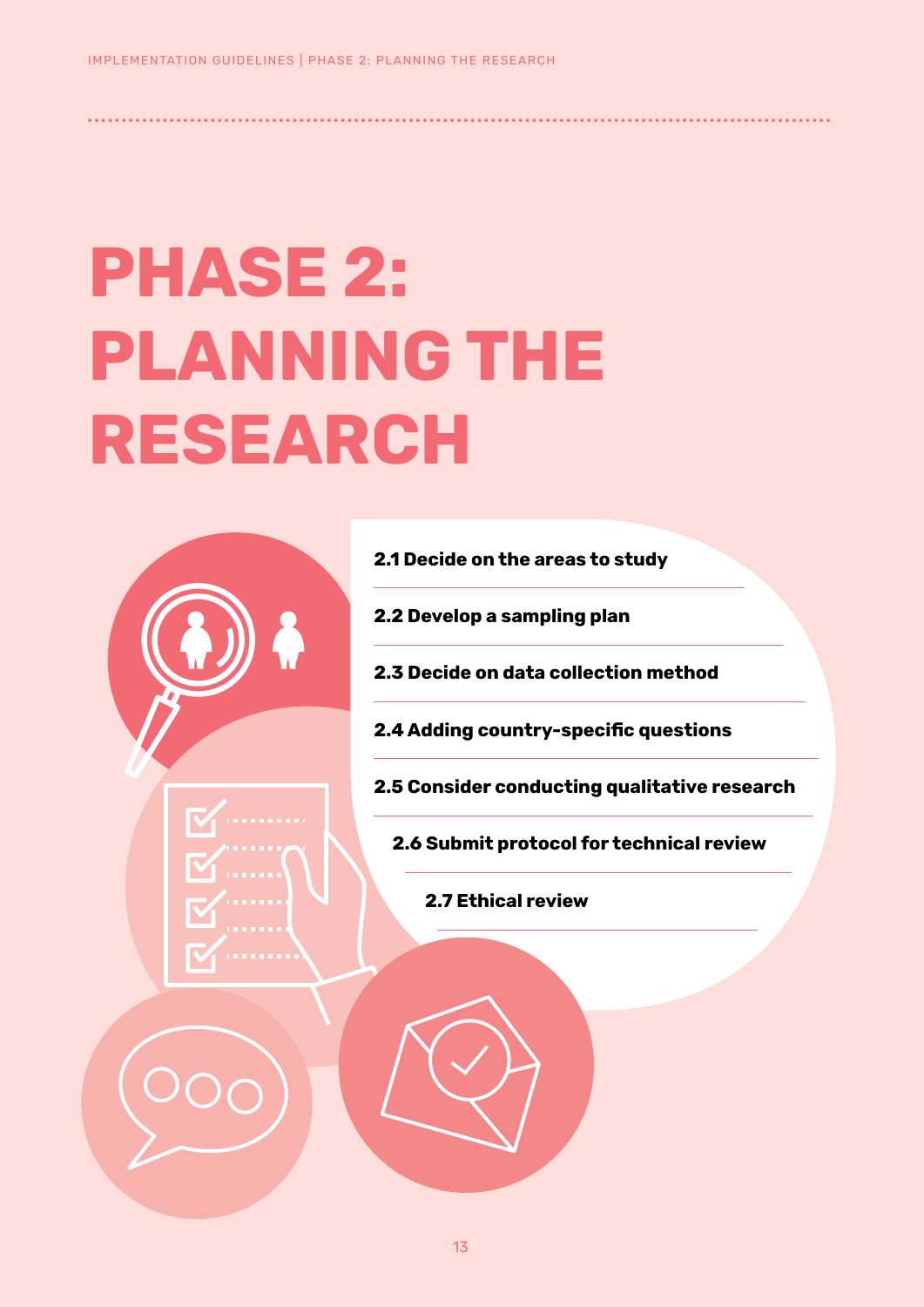<span id="page-13-0"></span>A research protocol has to be developed - this is a complete description of the research. It acts as a guide for everyone involved in the study to follow throughout the process and it is used to help monitor the progress and results of the research. There is a [Research Protocol Template](https://www.dropbox.com/s/wtyybth9l1zpktr/Research%20Protocol%20Template_EN.docx?dl=0) available to help. The template outlines the key sections that must be included in the protocol and gives guidance to ensure that the research follows the standardised Stigma Index methodology. However, the template is just a guide, the research protocol should be designed to meet the requirements of the national ethics committee.

## WHAT IS "STANDARDISED" METHODOLOGY?

The Stigma Index uses a "standardised methodology", with an agreed set of standard methods and principles that must be followed by any country that implements it.

Using the standardised methodology strengthens the overall quality of the Stigma Index programme and allows comparisons to be made within the same country across time and across different settings.

#### FIGURE 2. PLANNING THE RESEARCH

| <b>Choose</b><br>geographical<br>areas             | <b>Calculate</b><br>sample size                  | <b>Decide who</b><br>to include                                     | <b>Venue-based</b><br>sampling                                                           | <b>Limited</b><br>chain<br>referral<br>sampling                                            |
|----------------------------------------------------|--------------------------------------------------|---------------------------------------------------------------------|------------------------------------------------------------------------------------------|--------------------------------------------------------------------------------------------|
| Include a<br>good mix of<br>"subnational<br>units" | Use sample<br>calculator<br>and other<br>factors | Include key<br>populations<br>Ensure gender<br>and age<br>diversity | Recruit<br>Community<br>Liaisons<br><b>Identify</b><br>venues<br>Recruit<br>participants | Peer to peer<br>participant<br>recruitment<br>Participant<br>screening<br>and<br>selection |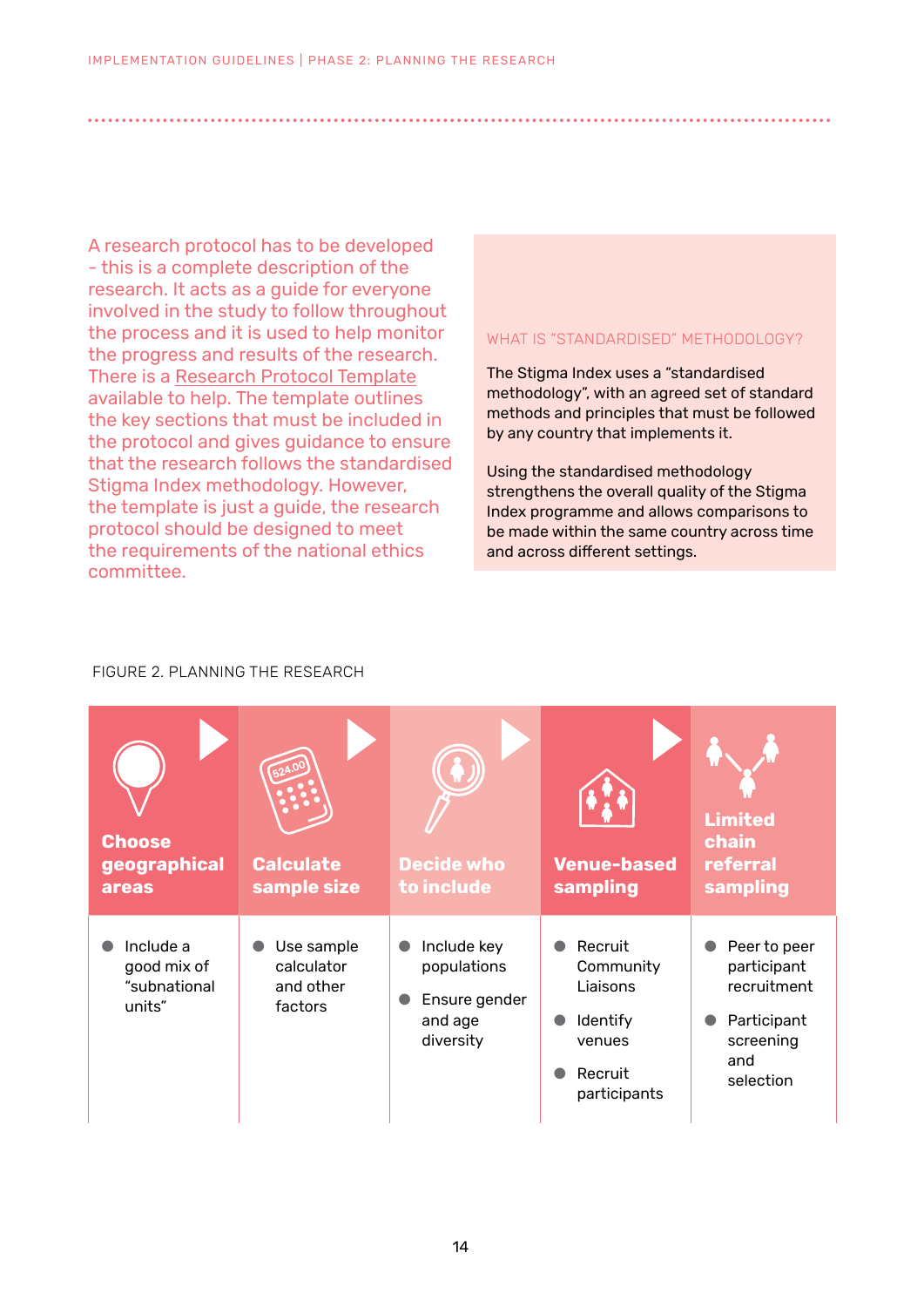# <span id="page-14-0"></span>**2.1 Decide on the areas to study**

Each country has "Subnational Administrative Units" (SNU) – this is the name for the units that provide health care. They may be provinces, districts, regions, or other geographical areas. The research protocol should explain in detail which SNUs are included in the study and why they have been selected.

● If possible, the SNUs selected for the study should include more than half the total population of people living with HIV in the country. However not all those people will be interviewed, just a sample from each SNU will be asked to participate. If data is not available to show where people living with HIV live, then the study should instead include SNUs that cover 50% of the total adult population. This information is usually available from the latest census. A good mix of SNUs should be included in the study, so, for example, even if most of the population is based in urban areas, the study should still include at least one SNU that covers more rural populations. It is also important to think about the nature of the HIV epidemic and which communities are most vulnerable. It is useful to consider areas with:

- the highest burden of HIV
- existing community structures for people living with HIV and key populations
- previous stigma data for comparison
- focused HIV prevention and treatment programmes
- higher than average numbers of people from key populations or migrants

#### **2.2 Develop a sampling plan**

A sampling strategy outlines the number and type of people to interview. Developing the plan can be quite complicated but the Research Partner will be able to give valuable guidance and the



# CASE STUDY: VIET NAM

The Viet Nam Network of People Living with HIV (VNP+) began implementing the Stigma Index for the third time in 2020. Due to changes in the HIV epidemic and responses in Viet Nam over time, they decided when they were developing the research protocol to add two provinces that were not included in previous studies. Unlike the other provinces, these two do not benefit from large project-funded interventions, so their inclusion will make it possible for VNP+ to get a broader picture of stigma and discrimination across settings with different levels of donor support.

As recommended, they have based their sample size on the proportion of participants in the last Stigma Index who reported avoiding healthcare due to anticipated stigma. They have also used data that is available on the distribution of new HIV infections among key populations in Viet Nam to help decide how many people to interview in each province. By doing this, they hope to get a thorough understanding of the intersecting layers of stigma and discrimination experienced by key populations.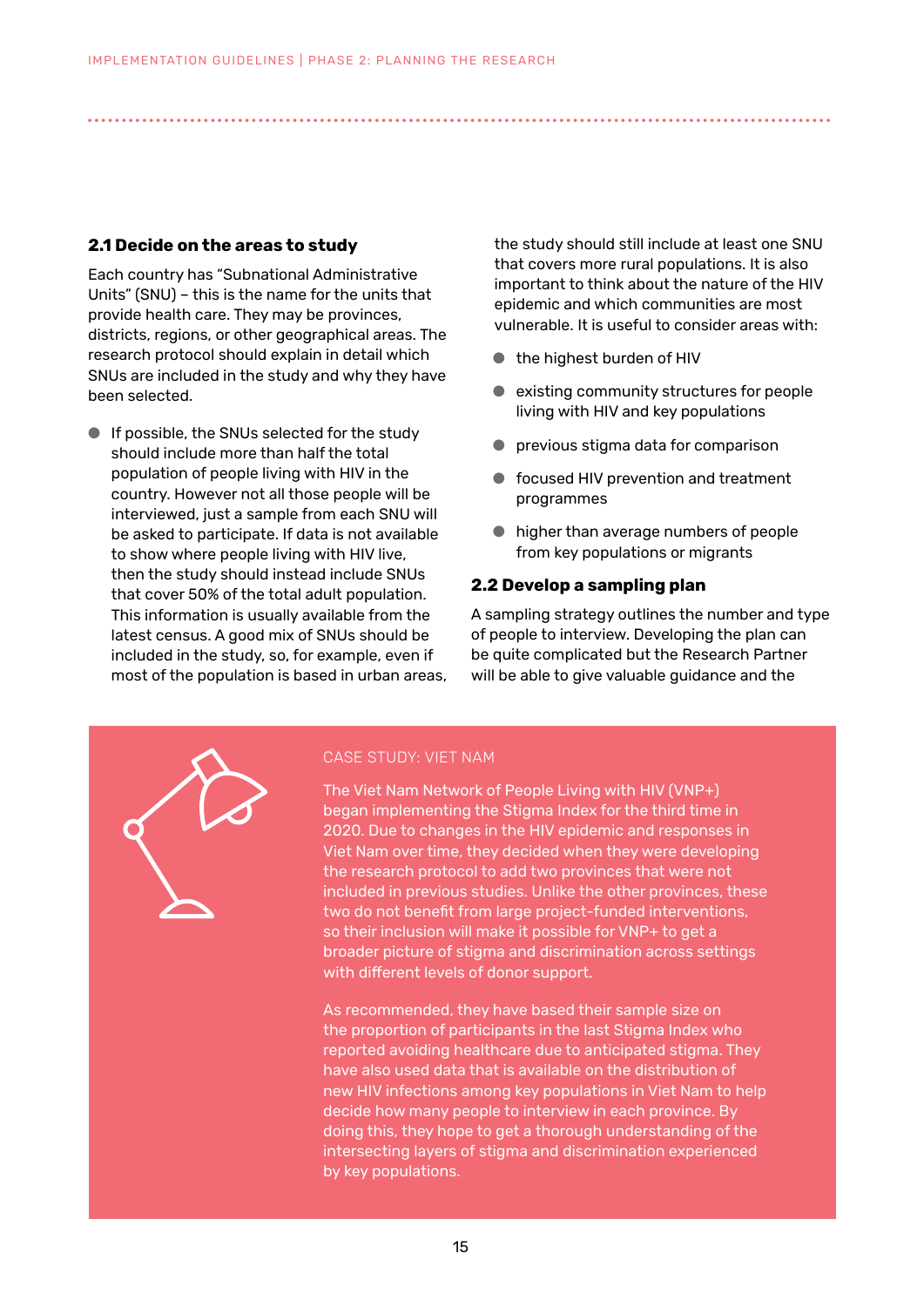International Partnership (plhivstigmaindex@ gnpplus.net) can also offer advice. In some cases, researchers from a local university or research institute may be brought on to the country team to help with this stage.

#### Decide on the sample size

To support networks to work out how many people to interview, there is an online Stigma Index sample size calculator. The calculator and guidance on how to use it, are available [here](https://hall.shinyapps.io/PLHIV_Stigma_Sample_Size_Calculator/).

The calculator uses data from a previous Stigma Index to calculate appropriate sample sizes. In places where there has not been a previous Stigma Index, global and regional estimates from the UNAIDS data hub can be used instead or the International Partnership can suggest what data to use.

The calculator is a helpful tool but there are always several possible sample sizes. The country team can decide on the most suitable sample size for their implementation by using the calculator and considering other factors such as resource availability, human capacity, time frame for the implementation etc. Once the country team has decided on the sample size, they should inform the International Partnership who will then check that it is appropriate.

#### Who to include

Everyone who takes part in the study (the "study population") must be living with HIV. Research shows that, across all settings, key populations consistently experience a disproportionate burden of HIV, so the following groups must be included in the sample:

- Gay men and other men who have sex with men
- Sex workers of all genders
- Transgender people
- People who use drugs of all genders

It is important that there is gender and age diversity among the study participants. Women and young people living with HIV must be well represented and depending on the country context other vulnerable populations should be included in the sample such as migrants and people who were incarcerated.2 It is a good idea to include definitions of the key populations in the study as well as any other vulnerable populations that the team has decided to prioritise so that everyone in the country team has a shared understanding of exactly who is eligible to participate (see the box on page 6).

To be included in the study, participants must be:

- $\blacktriangleright$  18 years of age or older (or the age of majority in your country)
- $\blacktriangleright$  Aware that they are living with HIV for at least 12 months
- $\blacktriangleright$  Able to speak one of the languages being used for the questionnaire
- $\blacktriangleright$  Able to provide informed consent, i.e., understand all elements of the study

People cannot be included in the study if they:

- **X** Have already participated in the current study
- X If they are not living with HIV, even if they are from a key population.

2. For ethics reasons, we do not encourage the inclusion of people who are currently incarcerated. Information about stigma and discrimination in prisons and closed settings can be shared by those previously incarcerated and recently released.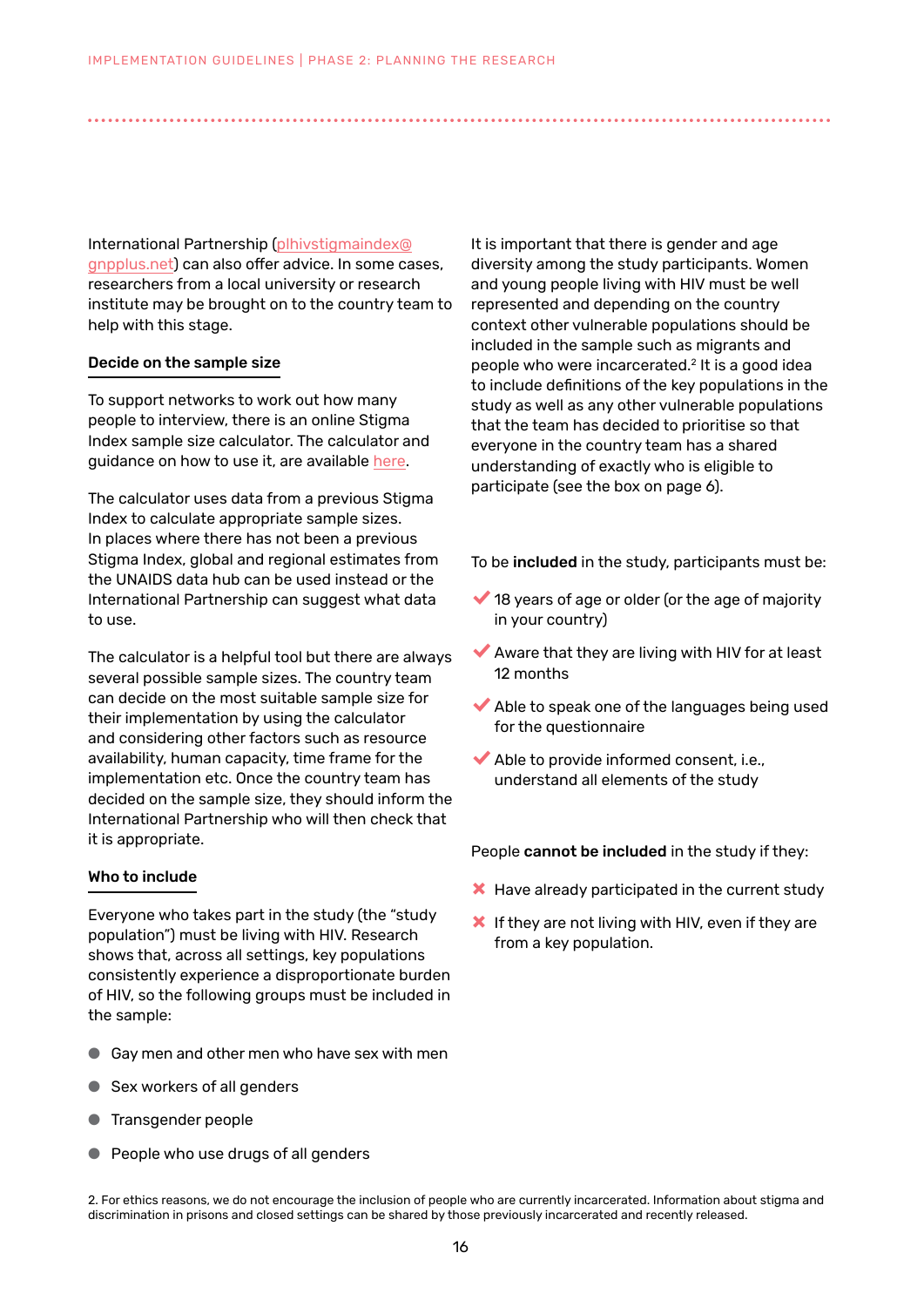#### Sampling strategies

Once the geographical area and sample size for the study are fixed, a sampling strategy needs to be chosen to find study participants. A combination of two approaches is recommended - venue-based sampling and limited chain referral sampling.

#### *Venue-based sampling*

This method focuses on reaching participants in the places and at the times where they gather. Participants are recruited at sites that people living with HIV are likely to visit including treatment facilities, community centres, association/network offices, etc. This approach can be combined with proportional sampling - also known as probability proportional to size (PPS) – which ensures that the number of participants recruited at any specific venue is proportional to the total number of people who visit that venue.



Recruit Community Liaisons – Community Liaisons are recruited to help identify the venues where interviews will take place and to recruit people living with HIV to participate in the research. It is important that the Community Liaisons have a good relationship with networks of people living with HIV and key population networks. They should be chosen based on their knowledge and experience of working with diverse groups of people living with HIV. They will need to help build connections with the national networks for people living with HIV, women living with HIV, young people living with HIV, key populations and other relevant non-governmental organisations (e.g., community outreach workers working in HIV prevention, sexual health or adolescent health).

#### IMPORTANT CONSIDERATIONS

- At least 25% of the sample must be made up of people living with HIV from key populations.
- Depending on the number of possible venues and the country setting, approximately three-quarters of participants should be recruited using venue-based sampling and about onequarter using the limited chain referral sampling approach.
- As participants are enrolled into the study, regular checks should be made to be sure that the sample is diverse. If needed the sampling strategy can be adjusted to increase recruitment of populations that are underrepresented. This could involve changing the types of venues used for venue-based enrolment or identifying people with access to specific populations to recruit participants using limited-chain referral enrolment
- The International Partnership can give advice on sampling during the protocol development and as interviews begin.

Venue identification – It is important to choose venues that are visited by the populations to be interviewed. Most countries have data showing which venues are attended by people living with HIV and/or key populations. This data can be used to create a database of venues. With support from the Community Liaison and their local knowledge of community-based support and treatment facilities, the database can be updated to make sure it only includes venues that are currently visited by people living with HIV and key populations who are eligible to participate in the study. It may also be possible to identify new or additional venues to add to the database.

Venues that are not related to healthcare should also be included in this approach, for example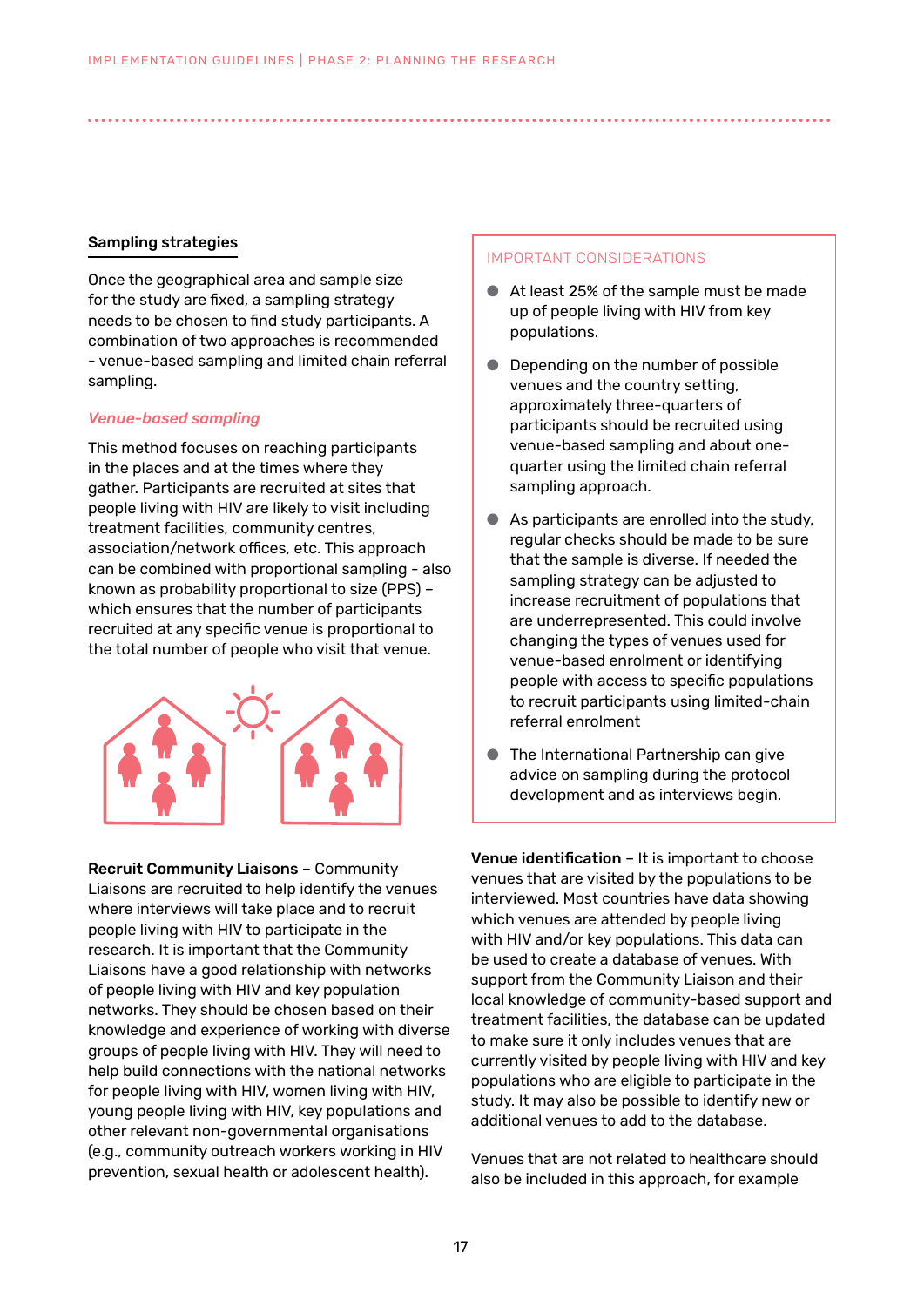<span id="page-17-0"></span>popular meeting places (hot spots) and dropin centres. In some settings, for example more social gatherings at clubs or community centres or venues where people living with HIV are in the minority, it may be necessary to ask the owner / manager / social gatekeeper to help to identify and recruit participants.

Participant recruitment – When interviewers arrive at the venue, they will have a set number of interviews that they need to complete. They will directly approach potential participants according to a pre-set plan (for example, every third person waiting in line) to assess whether they are interested and eligible to take part in the research. The interviews can be conducted then and there, or alternatively recruited participants may be invited to attend their interview at an agreed place on a later date. Before the interview takes place, the study staff should explain the study and ask if the person would like to participate. If they agree, the interviewer must obtain informed consent before holding the interview. See the [Informed](https://www.dropbox.com/s/hcxho2ug6gl6oo3/Template%20Informed%20Consent%20Form_EN.docx?dl=0)  [Consent template](https://www.dropbox.com/s/hcxho2ug6gl6oo3/Template%20Informed%20Consent%20Form_EN.docx?dl=0).

During the interviewer training, the country team will explore appropriate and confidential ways to approach potential participants in their setting.

#### *Limited chain referral sampling*

Limited chain referral sampling method is used to recruit participants for the study who are less likely to be reached using the venue-based approach, such as people who are not receiving HIV care or members of certain key populations. The country team will decide in advance which populations to prioritise. This method relies on people sharing information about the research project with people they know. People who have participated in the study themselves or people who are well connected to the communities the study is trying to reach are selected. They are given three to six cards with contact details for the project and asked to give them to people they know who are living with HIV, available for interview and who belong to the priority target populations, such as people not in care or members of specific key populations. As the cards

are only distributed to people who they know privacy issues are minimised. Over the course of the study, the characteristics of people who are interviewed should be tracked so that this method can be used to recruit people from any groups that are underrepresented.



The cards give the study office and contact phone number but not the eligibility criteria or the focus of the study. The study coordinator then screens all the people who get in touch and selects who to interview. When the study staff talk to a potential participant for the first time, they explain the study and ask if they would like to participate. If they agree, the interviewer must obtain informed consent before holding the interview.

#### **2.3 Decide on data collection method**

All data entry is done by the interviewers and/or team leaders in collaboration with the Research Partner. Specific systems must be put in place and explained in advance.

The country team will have to decide whether to use a paper-based or digital data collection method, or a combination of the two. The chosen method should be described in the research protocol.

Digital data collection using tablets is recommended. The International Partnership provides access to a digital platform called REDCap that is used for the data collection process and as a database (see step 3.1 for more information). The data can be entered on to the system as it is collected making it quick and easy to analyse at any point. The country team can choose to collect data with a different platform, but the dataset must still be uploaded to REDCap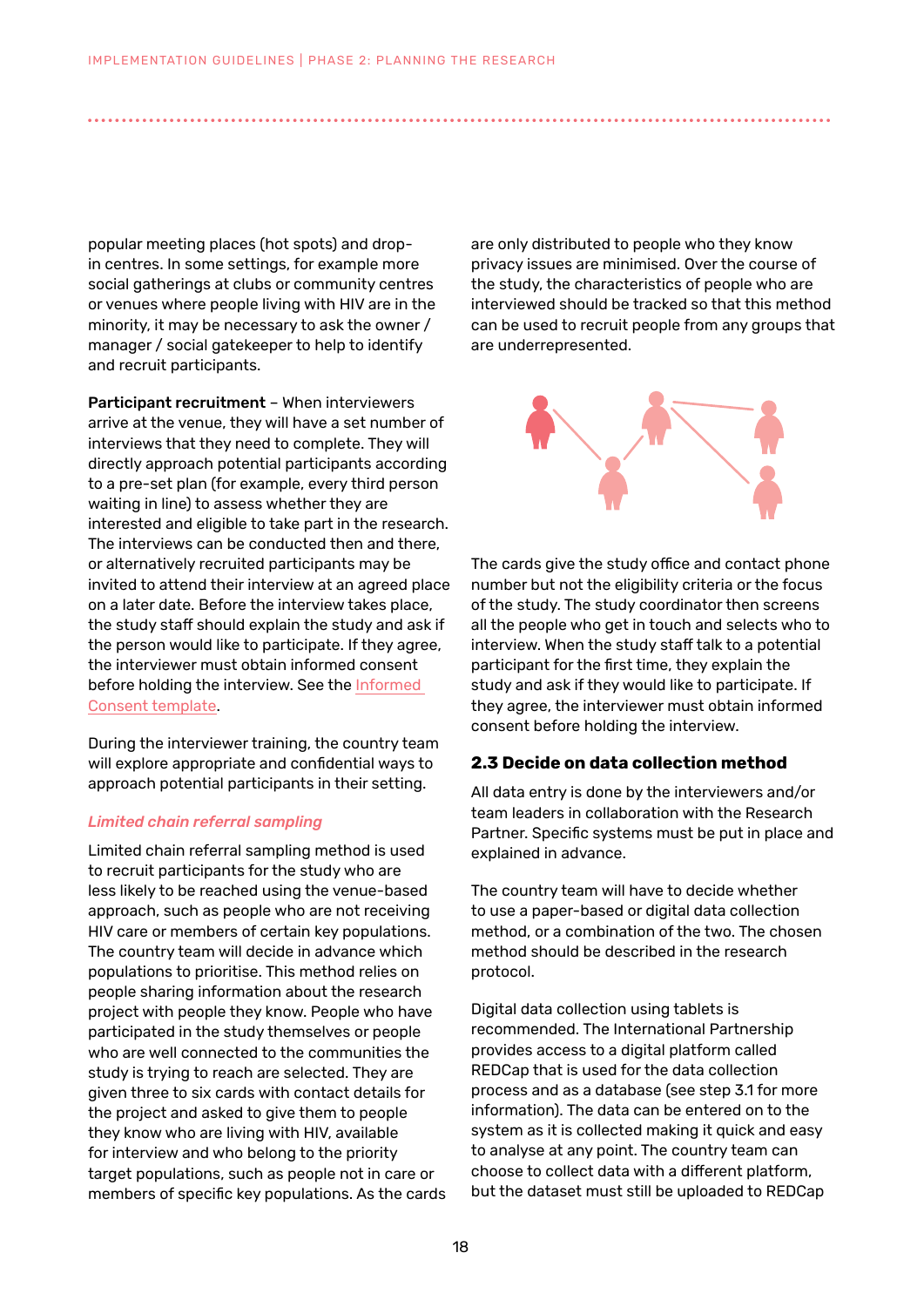<span id="page-18-0"></span>later as this is the global database that holds all the data for the Stigma Index.

Although digital data collection is advised, the country team can choose paper-based data collection instead. In this case, after each interview the answers to the questionnaire have to be entered into the REDCap database via the internet. The REDCap platform can then be used to create a database which can be downloaded in different formats for analysis.

# **2.4 Adding country-specific questions**

It may be useful to ask extra questions to find out more about issues that are relevant to the local setting. These questions could collect more information about intersectional experiences of stigma or discrimination, for example exploring gendered aspects of stigma and discrimination or specific aspects of discrimination and stigma experienced by members of key populations. If any questions are added to the questionnaire, they must be in line with the overall objectives of the Stigma Index. Local networks and the Steering Committee should be consulted and if they agree then the additional questions must be sent to the International Partnership for approval. It is important to know that the standard questions cannot be removed or changed in any way and the order of the questions needs to remain the same. If any extra questions are added, they must be in a separate section, at the end of the standard questionnaire.

## **2.5 Consider conducting qualitative research**

The Stigma Index questionnaire is used to conduct quantitative research. This means it measures numbers and statistics, so, for example, it can tell us how many people in the study report discrimination in a certain type of setting. This is really useful because it gives a general picture of the levels and types of stigma and discrimination faced by people living with HIV in a certain geographical area.

To get a deeper understanding of the context, perspectives, and impact of stigma on people, qualitative research can be useful. This approach makes it possible to dig a bit deeper into the issues around stigma and discrimination and understand the stories behind people's experiences. A combination of both quantitative and qualitative research gives a more in-depth understanding of the lived experiences of people living with HIV. There is a [toolkit](https://www.dropbox.com/s/8sgpa1yxhf1dotg/Qualitative%20Research%20Toolkit_web_EN.pdf?dl=0) available to help guide organisations wanting to conduct qualitative research as part of the Stigma Index implementation in their country.

# **2.6 Submit protocol for technical review**

The draft research protocol must be submitted for technical review by the International Partnership and experts at John Hopkins University. There are a minimum of two rounds of review to ensure that the research protocol complies with the standard methodology.

# **2.7 Ethical review**

As the study collects personal information about individuals, the country team needs to apply for ethical approval, this is often done by the Research Partner. After the technical review process has been completed, but before any data is collected, the research protocol will need to be submitted to the national ethical review board or equivalent body. It is important to check when and how frequently the review board gathers so that this schedule can be taken into account when drafting a timeline for the research process. The application will usually involve submitting various other relevant documents alongside the research protocol, such as an informed consent form, [information sheet](https://www.dropbox.com/s/3qtr0d8r92g2uhh/Template%20Information%20Sheet_EN.docx?dl=0) etc.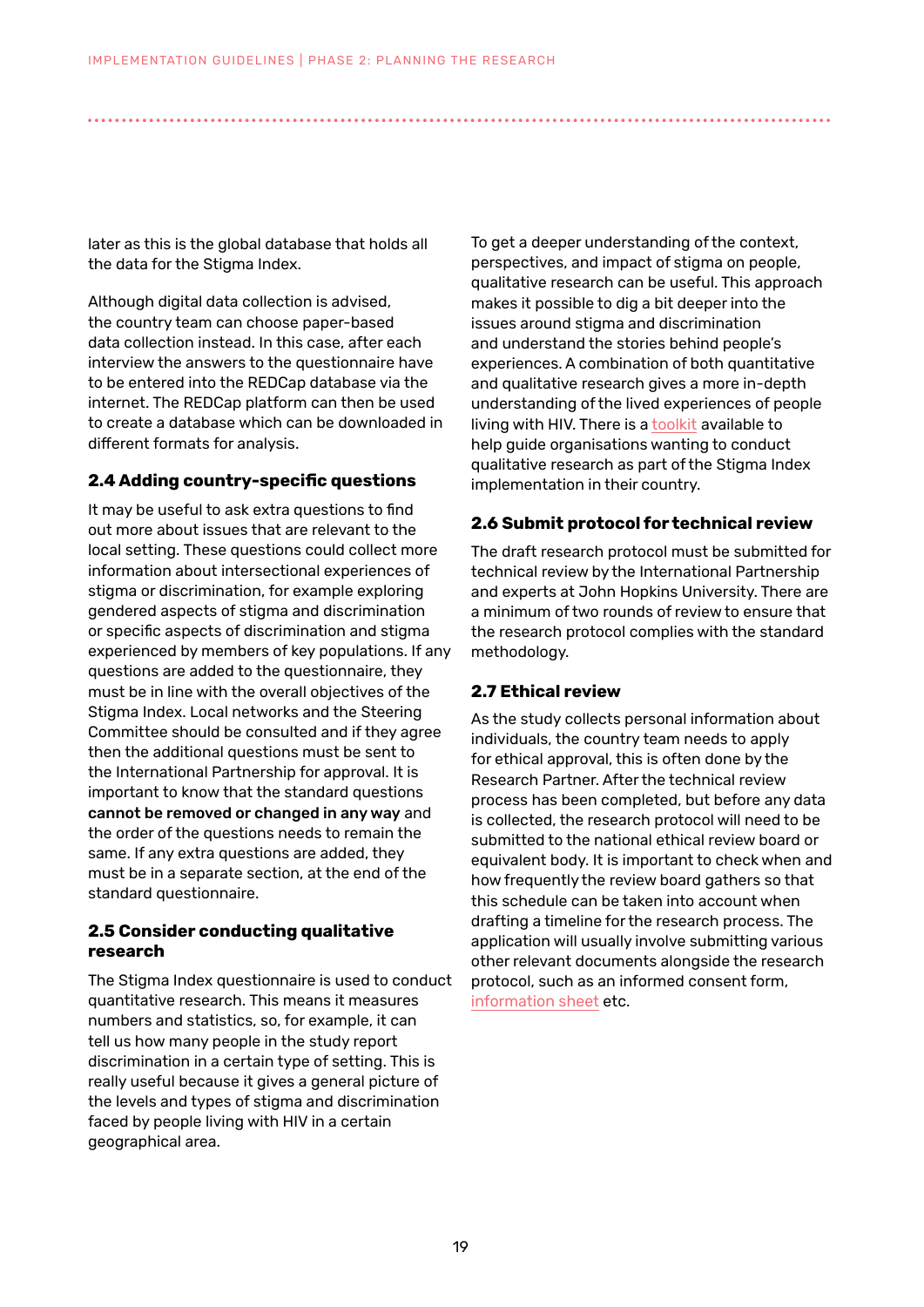# **PHASE 3: PREPARATION FOR DATA COLLECTION**

<span id="page-19-0"></span>● ● ● ● ● ● ● ● ● ● ● ● ● ● ● ● ● ● ● ● ● ● ● ● ● ● ● ● ● ● ● ● ● ● ● ● ● ● ● ● ● ● ● ● ● ● ● ● ● ● ● ● ● ● ● ● ● ● ● ● ● ● ● ● ● ● ● ● ● ● ● ● ● ● ● ● ● ● ● ● ● ● ● ● ● ● ● ● ● ● ● ● ● ● ● ● ● ● ● ● ● ● ● ● ● ● ● ● ●



**3.1 Set up a data collection system**

**3.2 Translate the questionnaire**

**3.3 Recruit interviewers**

**3.4 Train the interviewers** 

**3.5 Referral and follow-up**

**3.6 Prepare interview venues**

**3.7 Field testing**

THE

VITH HI' **STIGM** 

 $\bigcap$ 

20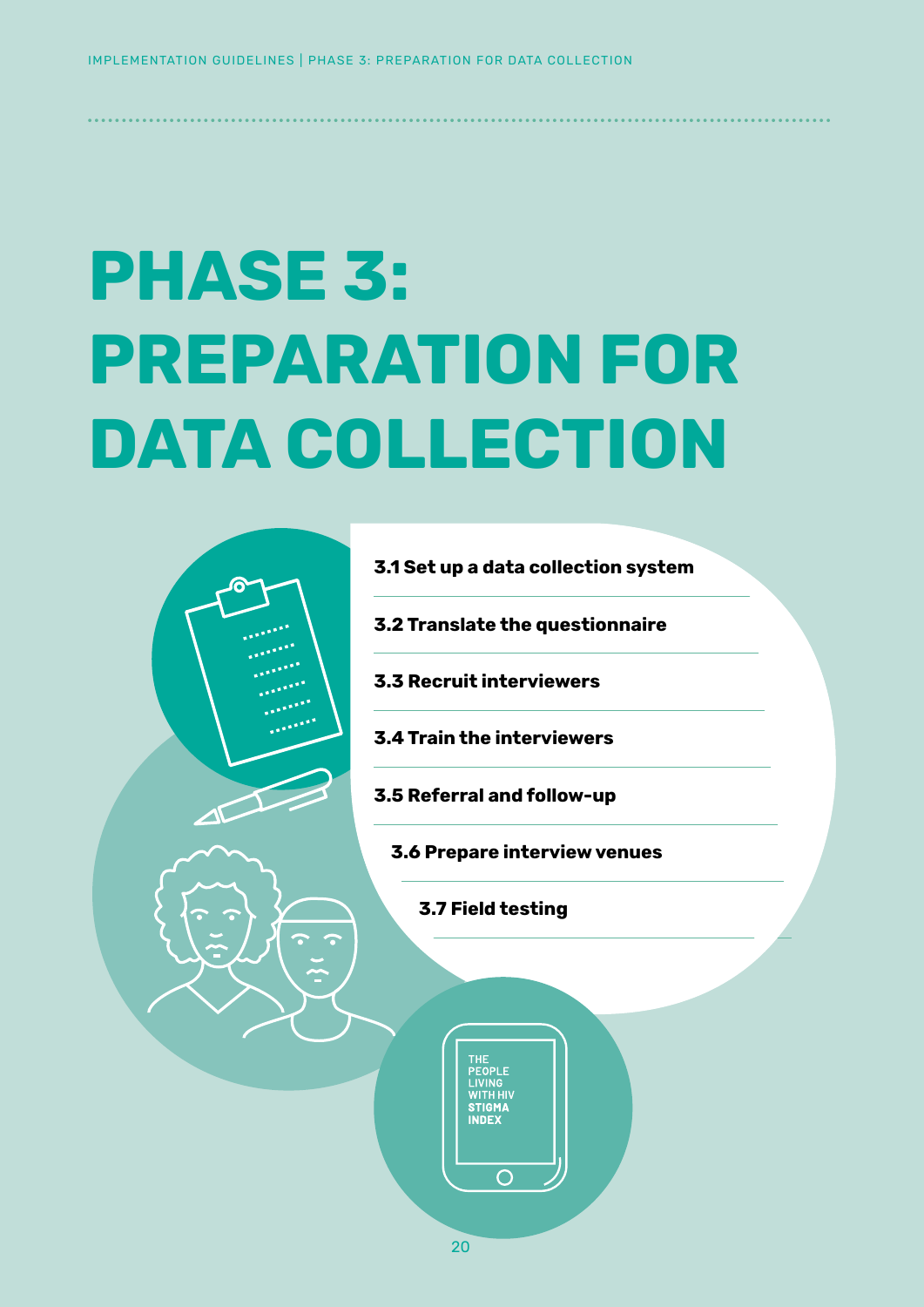# <span id="page-20-0"></span>**3.1 Set up a data collection system**

The country team need to set-up a data collection system (paper-based or digital) including arranging a secure way to transport data from the field and a safe place where the data (including the participant's contact details and the code list) can be stored.

To collect data electronically, the REDCap mobile app is available from the Stigma Index secretariat for free. With REDCap, data can be collected offline (without an internet connection) using a tablet or mobile device. It can then be uploaded onto the secure REDCap server when an internet connection is available. The app makes it easy to store and synchronise the data and is available in many languages including English, French and Russian. It can be used on Android 4.3 or later (for mobile phones and tablets) or iOS 6.0 or later (for iPhone 4 and up and iPad 2 and up). A training [guide](https://www.dropbox.com/s/j1iluf9sgjladm0/REDCap%20Training_EN.pptx?dl=0) on using REDCap for digital data collection is available.



# **3.2 Translate the questionnaire**

The questionnaire, information sheet and consent forms will need to be translated into the local language(s). It is essential that:

- The translations for key concepts including stigma and discrimination - are discussed and agreed upon in advance by the country team and the network(s) of people living with HIV involved in the project. There needs to be a shared understanding of these terms among the interviewers.
- The questionnaire and other documents are then "back-translated" into English by someone other than the translator to be sure that the meaning of each question is as close to the original as possible. This is important so that results can be compared across and within countries.

Before arranging for a questionnaire to be translated, it is important to check with the International Partnership if the questionnaire is already available in that language.

Interviewers should not translate on the spot from English into national or local languages while they are conducting an interview. This can lead to different variations of the questions from one interview to the next, making the findings unreliable. For the same reason, interpreters cannot be used. Having an interpreter sit in during an interview is a risk to the confidentiality of the participant and the overall setting.

# **3.3 Recruit interviewers**

The lead network should recruit interviewers. They must all be people openly living with HIV and there should be diversity among the team, including people from key populations, young people and women. They must be 18 years or older, fluent in the dominant language of the area and prepared to participate in the interviewer training.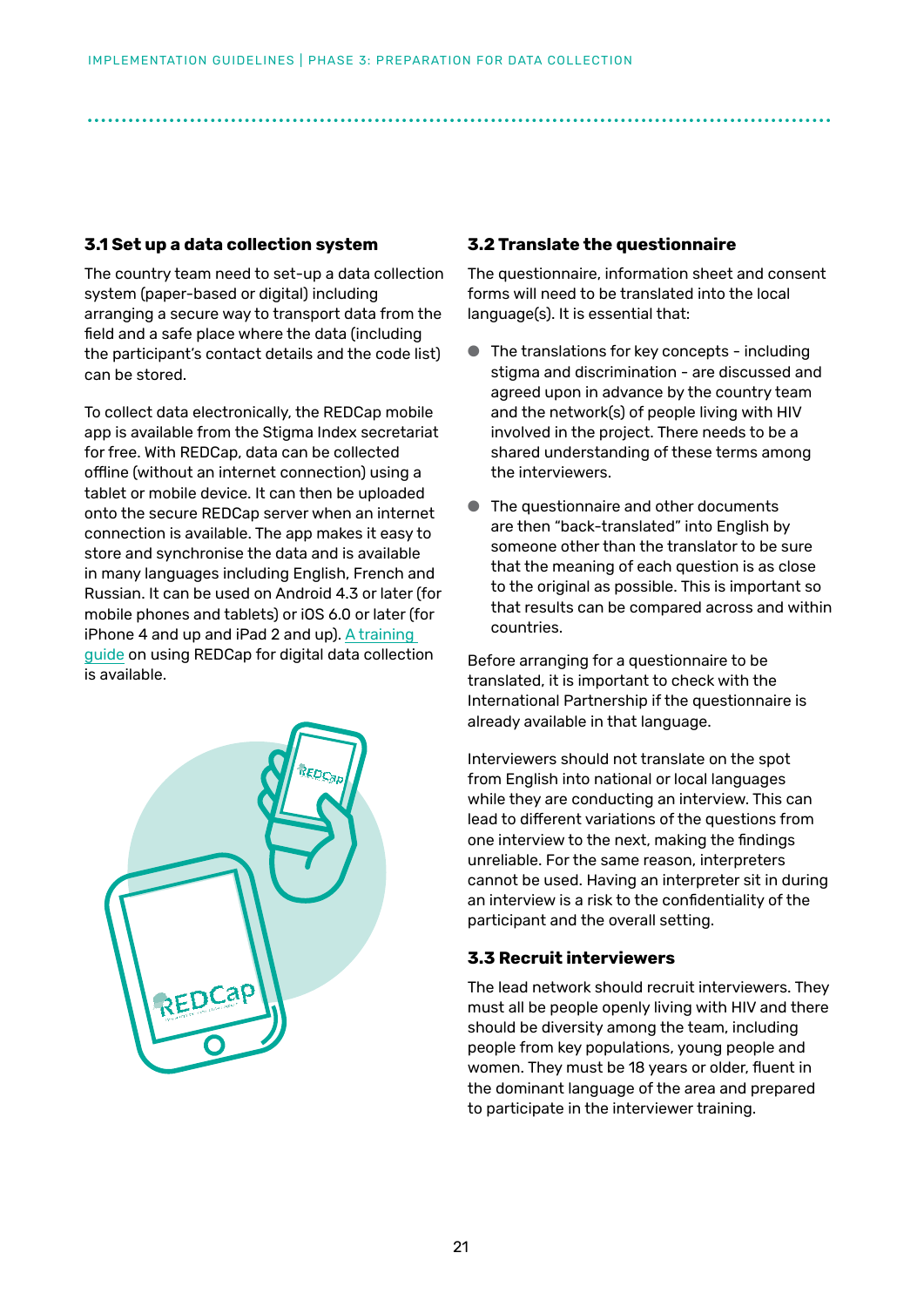# <span id="page-21-0"></span>**3.4 Train the interviewers**

The interviewers (and others involved in the interview process) will need to be trained to conduct the interviews and understand the background and overall goals of the Stigma Index. The lead network should run the training with support from the Research Partner. Training is not just important to make sure that the results from the survey are reliable, but it is also one of the overall objectives of the stigma index - capacitybuilding. The training should take place over at least three days to allow enough time to teach the interviewers practical skills and give them an opportunity to make sure they understand the key concepts related to the Stigma Index. The International Partnership can give feedback and guidance on any training plans. There is interviewer training guidance [here.](https://www.dropbox.com/s/08wnzor75gkjoh4/Interviewer%20Training%20Guidelines_EN.docx?dl=0)

The lead network must work with the whole country team to agree the roles and responsibilities that each team member will play in the research process. Everyone who is involved in the research, individuals and any service providers, will also need to sign a [confidentiality](https://www.dropbox.com/s/tw42wyff4qb61ft/Template%20Confidentiality%20Agreement_EN.docx?dl=0)  [agreement.](https://www.dropbox.com/s/tw42wyff4qb61ft/Template%20Confidentiality%20Agreement_EN.docx?dl=0)

# **3.5 Referral and follow-up**

The questionnaire includes a section on referrals and follow-up. A formal referral service following the interview is not advised - it would be a lot of extra work for the country team. However, interviewers often want to offer support to the people they interview, so this section of the questionnaire formalises the process a little and gives them some information about agencies or resources that they may find useful.

Before starting any interviews, the lead network should develop a list of local organisations they feel could meet the needs of people living with HIV. This may include psychosocial, medical, or other similar services.

● Each interviewer can make a list of appropriate contacts for their area before beginning the interviews. These can then be combined to

make a detailed local resource list with the names and contact details of organisations that can support people living with HIV.

- If a participant asks for advice during the interview, the interviewer should give the local resource list. They should not provide advice themselves unless they are professionally qualified to do so.
- If the interviewer is asked for a referral and they do not have the relevant contact on the list, they should agree to provide the information after the interview. Somebody within the team will need to be responsible for following up in these cases – the team leader may be the best person to do this. It is important to check with the participant that they are happy to be contacted with the referral information.

The interviewers have a responsibility to the person they are interviewing. If the participant seems to need medical, emotional or legal support (even if they are not aware of this themselves) the interviewer has a duty to suggest they seek help, particularly if the participant's wellbeing is at risk. During the training process, interviewers will need to be shown what to look out for during the interviews and how to deal with any concerns. In these cases, the interviewer should follow the process recommended above, providing contacts from the local resource list if possible and if not, providing details after the interview or getting permission for the team leader to follow-up. With all referrals, once information and contacts have been given to the participant, it is up to them to follow-up.

# **3.6 Prepare interview venues**

The team leaders will need to decide on the best location for the interviews. It is important that there is privacy for the participants and that they feel supported by the interviewer throughout the process. The interviewer should put the participant at ease. It may help if they avoid sitting opposite the participant and instead are more informal, sitting close enough for the conversation to flow freely. Sitting side by side may allow the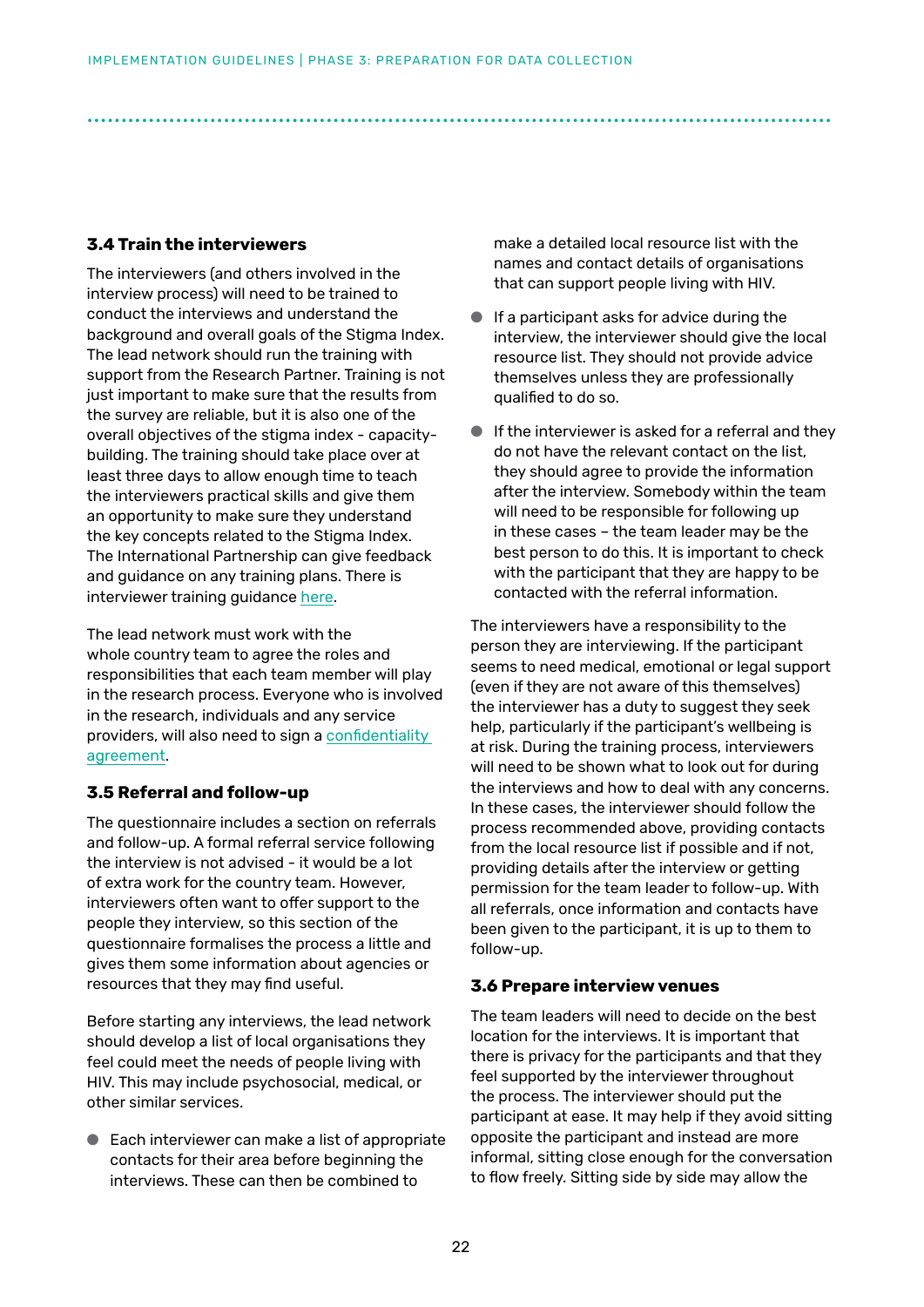<span id="page-22-0"></span>participant to see their answers being recorded. This can be helpful for building trust by showing the participant that only their answers are being entered and there are no separate comments that the interviewer is entering without their knowledge.

It is important to be flexible about the venue to make participants feel comfortable and to encourage them to take part. Some people might want to be interviewed at a place they know where they receive medical or other care, such as a drop-in centre or community centre. Others might prefer a location that is only known to the interviewer and participant.

Depending on the setting, it may be simpler to have a fixed site for the interviews (and ask participants to come to the site) or to conduct interviews at the recruitment venues themselves. Certain venues may be more suitable, especially if they have separate and closed spaces where the interviews can be held in private.

# **3.7 Field testing**

The country team should field test the questionnaire and other data collection systems. This is a trial run where interviewers carry out practice interviews to make sure the process works. After the field tests, the interviewers should come together to share their experiences and resolve any difficulties they may have faced. The research process may need to be adapted, for example, procedures may need to be clarified or some questions may need to be rephrased to make them easier to understand.



PUTTING SAFETY FIRST

The health and, safety of everyone involved in the research process – interviewers and participants – must be a top priority. The team leader should be careful when selecting venues for interviews to make sure that security can be guaranteed. They should also think about every other step of the process to consider any safety or confidentiality concerns – whether that is the risk of participants being identified, the way the interview is conducted or the method of data collection. Safety planning also includes respecting any health regulations that are currently in force in the country and considering the individual needs of each person involved.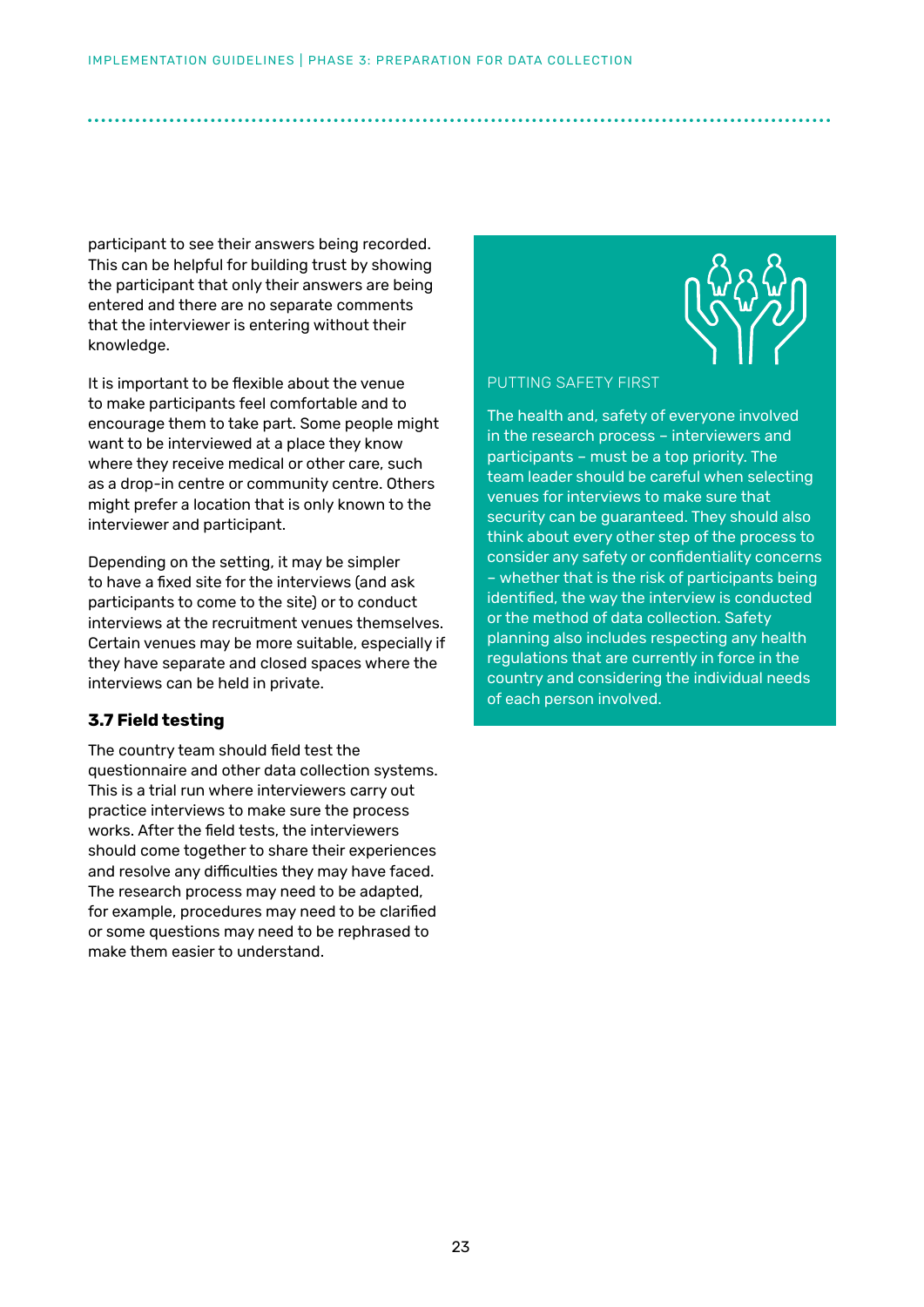# **PHASE 4: DATA COLLECTION**

<span id="page-23-0"></span>● ● ● ● ● ● ● ● ● ● ● ● ● ● ● ● ● ● ● ● ● ● ● ● ● ● ● ● ● ● ● ● ● ● ● ● ● ● ● ● ● ● ● ● ● ● ● ● ● ● ● ● ● ● ● ● ● ● ● ● ● ● ● ● ● ● ● ● ● ● ● ● ● ● ● ● ● ● ● ● ● ● ● ● ● ● ● ● ● ● ● ● ● ● ● ● ● ● ● ● ● ● ● ● ● ● ● ● ●

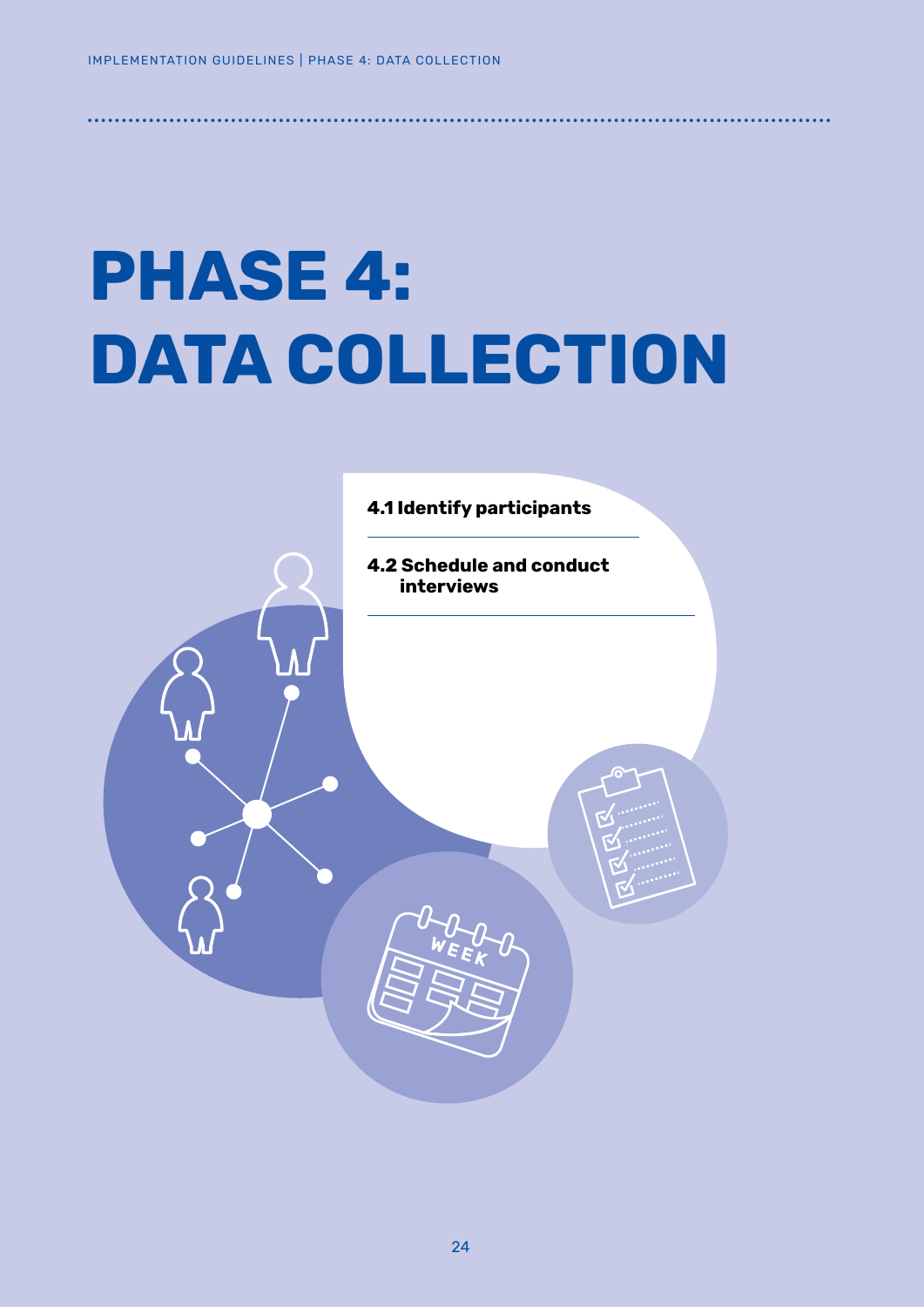# <span id="page-24-0"></span>**4.1 Identify participants**

The team leaders will need to follow the sampling plan to recruit and select participants.

# **4.2 Schedule and conduct interviews**

It is best if the interviewers book interviews in advance. This way there is less chance of losing potential participants if, for example, people come to a drop-in centre and there are long waiting times. However, some drop-in sampling can still be useful particularly to reach certain key groups.

The simplest way to maintain privacy is to hold individual interviews in private. There is also the option of interviewing some people in workshops or group meetings. This is appropriate as long as:

- There are enough interviewers to provide support; and
- The workshop/group facilitators are able to create private spaces for participants to answer the questionnaire.

Throughout the interviewing process, team leaders will need to regularly track the data to make sure that there is a good mix of participants. For example, it may become clear that very few people from a specific key population have been interviewed. If this happens, the sampling strategy will need to be adjusted so that extra efforts can be made to target the underrepresented populations. This could include conducting additional interviews in venues where the specific key populations are known to gather or simply giving more business cards to participants from that specific key population to hand out to their peers.

A detailed checklist with all the steps needed to prepare for and conduct each interview can be found [here.](https://www.dropbox.com/s/lqri0x786fsrgmc/Interview%20Checklist_EN.docx?dl=0) It is important to remember the country team may also be doing qualitative research as part of the study. This might include in-depth qualitative interviews with participants as well as focus group discussions. The [qualitative research toolkit](https://www.dropbox.com/s/8sgpa1yxhf1dotg/Qualitative%20Research%20Toolkit_web_EN.pdf?dl=0) gives more guidance.

#### IMPORTANT CONSIDERATION

People from certain key populations or communities may not want to be interviewed by their peers. For example, in a pilot study in Senegal, some men who have sex with men preferred not to be interviewed by other men who have sex with men.

Some people might be 'out' about their sexual orientations, but not about their HIV status or the opposite. When participants are being recruited, it is best to ask them who they would feel most comfortable talking to and provide them with options.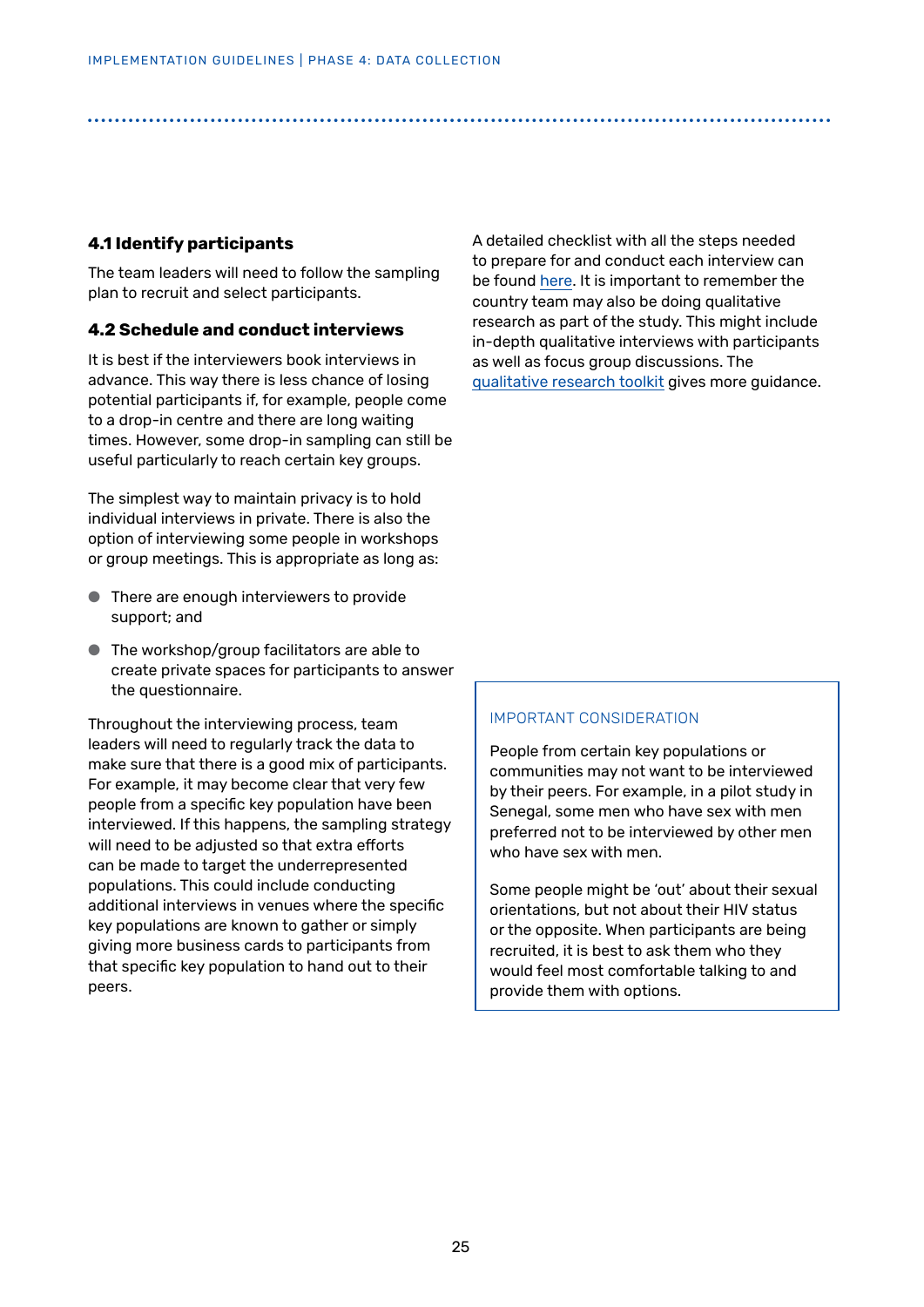# **PHASE 5: DATA ANALYSIS AND REPORTING**

<span id="page-25-0"></span>● ● ● ● ● ● ● ● ● ● ● ● ● ● ● ● ● ● ● ● ● ● ● ● ● ● ● ● ● ● ● ● ● ● ● ● ● ● ● ● ● ● ● ● ● ● ● ● ● ● ● ● ● ● ● ● ● ● ● ● ● ● ● ● ● ● ● ● ● ● ● ● ● ● ● ● ● ● ● ● ● ● ● ● ● ● ● ● ● ● ● ● ● ● ● ● ● ● ● ● ● ● ● ● ● ● ● ● ●



**5.2 Share the findings with key partners**

**5.3 Develop the report**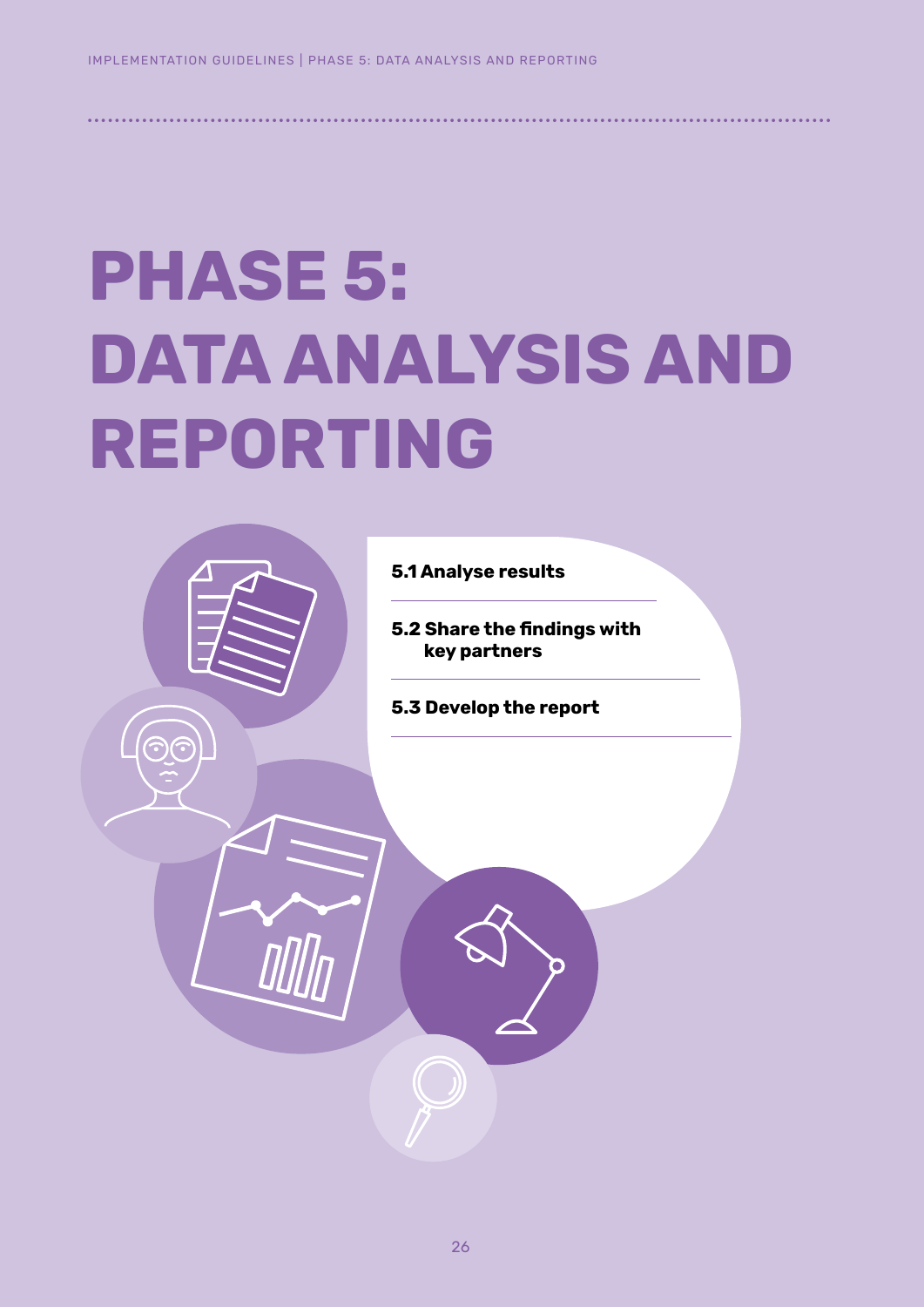### <span id="page-26-0"></span>**5.1 Analyse results**

Once all the data from the research has been entered (both qualitative and quantitative), the country team can begin to analyse the results. This includes looking for recurring themes across the study sample and trying to understand and interpret the findings. The country team will need to use this analysis to produce a report with the key results from the Stigma Index and recommendations for the future.

Section A of the questionnaire asks participants questions about their age, gender identity, education, work status etc. Sections B-F focus more on their experiences of stigma and discrimination when accessing health services. If the answers to the two sections are compared some connections may appear, for example between someone's age and their access to services, or between their gender identity and experience of verbal or physical abuse.

It is important to be able to look at the data for specific groups. This 'disaggregated' data can tell us a lot about the diversity of the lives, experiences and needs of people living with HIV in a certain community or country. For example, it can provide important insights into the specific issues faced by young people, women, or gay men and other men who have sex with men, transgender people, sex workers or people who use drugs. Section G of the Stigma Index questionnaire focuses specifically on questions about intersectional experiences of stigma.

Conducting a specific gender analysis of the data is encouraged to ensure that the research report and policy recommendations accurately reflect the different experiences of women, including transgender people and gender-non conforming or non-binary people and women within key populations groups whose experiences of stigma and discrimination are intersectional.

The country team can also look at individual responses to compare answers between questions. For example, in Section A, some questions can be looked at together – question 9 (the participant's education level), question 10 (employment status) and question 11 (ability to meet basic needs). When you look at the responses from one participant, you can build up a picture of that person's life circumstances. For example, someone who has had university/tertiary education and works full-time is likely to be able to meet their basic needs, such as food and shelter. Another participant, with no formal education and doing casual or part-time work, is more likely to be unable to pay for basic needs.

The Research Partner is likely to do most of the data analysis but the whole country team should still be involved. In particular, the lead network should certainly be involved in deciding what to look for in the data analysis and choosing which relationships and themes to explore and understanding how to interpret the results in their context.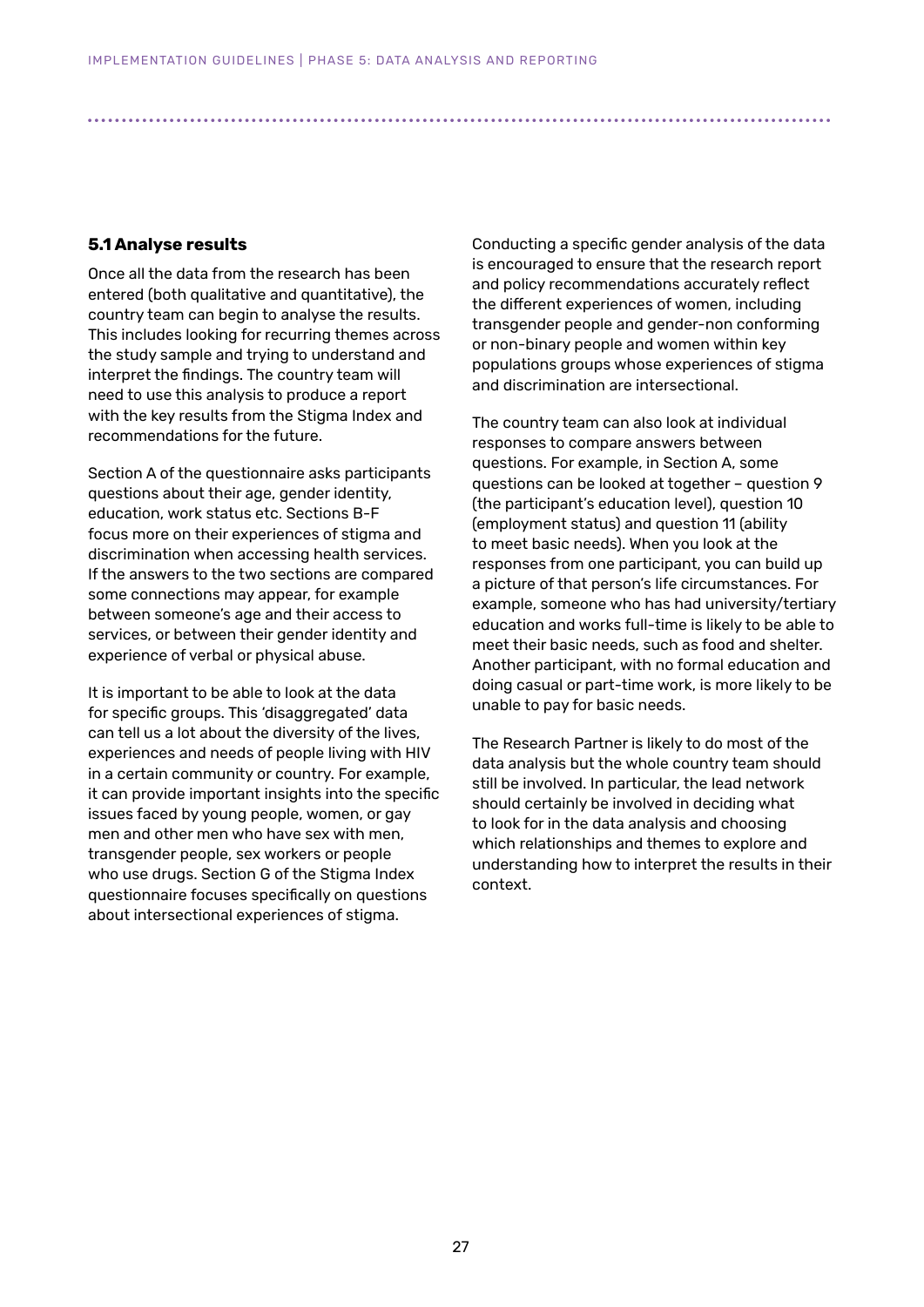# <span id="page-27-0"></span>**5.2 Share the findings with key partners**

The lead network should present their findings to the Steering Committee and any networks of people living with HIV that were key partners in the research process. It is also important to share the results with the people that participated in the interviews. The feedback from all those involved can be used to decide if any more data analysis is needed to explore themes further and include them in the final report. After these initial discussions, the country team should decide how best to record and share the overall study findings with a wider audience.

## **5.3 Develop the report**

The lead network should write a full report on the research. As well as presenting the results, the report should draw conclusions from the findings and make recommendations. There is a [template](https://www.dropbox.com/s/fo70djzkxihtxt2/Final%20Report%20Template_EN.docx?dl=0) available to guide the report writing.

The draft report should be shared with the International Partnership and other partners for their review and feedback and to ensure that the Stigma Index quality standards are met. Then it can be revised, and their comments taken on board before the final report is produced.

All final country reports should be available in English but can also be available in other local languages. All the anonymised data and the final report should always be shared with the International Partnership.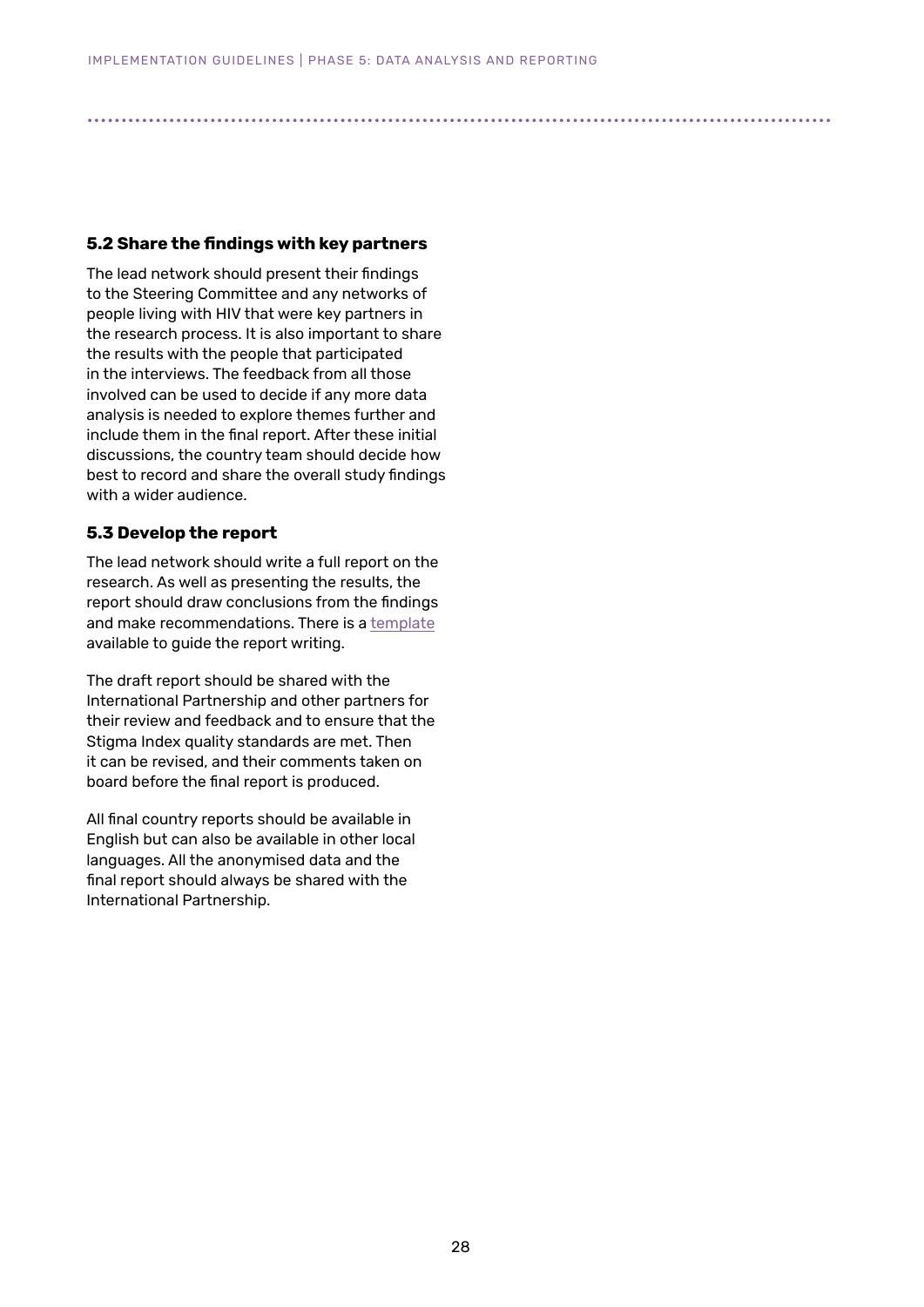# **PHASE 6: DISSEMINATION AND ADVOCACY**

<span id="page-28-0"></span>● ● ● ● ● ● ● ● ● ● ● ● ● ● ● ● ● ● ● ● ● ● ● ● ● ● ● ● ● ● ● ● ● ● ● ● ● ● ● ● ● ● ● ● ● ● ● ● ● ● ● ● ● ● ● ● ● ● ● ● ● ● ● ● ● ● ● ● ● ● ● ● ● ● ● ● ● ● ● ● ● ● ● ● ● ● ● ● ● ● ● ● ● ● ● ● ● ● ● ● ● ● ● ● ● ● ● ● ●

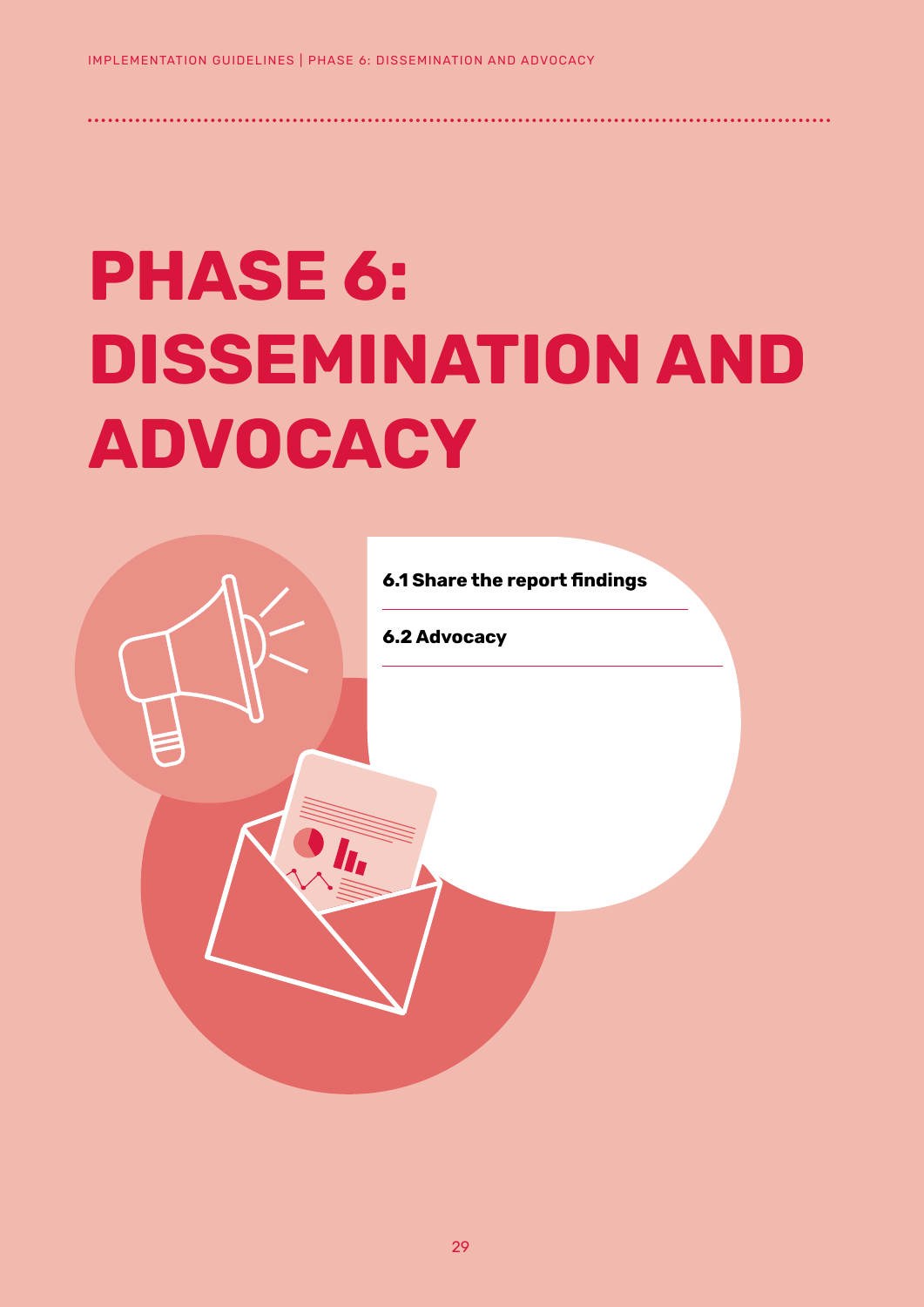# **6.1 Share the report findings**

The country team will need to create a dissemination strategy before the report is launched, to outline how the report will be shared with different audiences. It is a good idea to launch the report and the main findings with an event or action to draw attention to it. The lead network and the Steering Committee should work together to make these plans.

Things to consider:

- What are the key findings from the research? Who should know about them?
- What is the best way to communicate the findings? There are many different possible approaches, from a publication like a leaflet to a high-profile meeting, infographics or even a video. The most effective approach will depend on the target audience and the country setting.
- If a physical product is being made (flyer, briefing paper, infographic, video etc.) who should make it? Who will read or watch it? What language, tone and style are most appropriate?
- If a meeting is being organised, who should be invited? Is a group discussion appropriate, or would a one-to-one meeting be better? Where is the best place to hold the meeting so that people engage in the discussion?
- Creativity can make a big difference. An effective strategy should really capture the audience's attention. There is no need to be limited to just one approach, the dissemination strategy could include producing a press release, holding a meeting and making a video.

Once the dissemination strategy is finalised, the report and findings can be shared as widely as possible.

# **6.2 Advocacy**

<span id="page-29-0"></span>● ● ● ● ● ● ● ● ● ● ● ● ● ● ● ● ● ● ● ● ● ● ● ● ● ● ● ● ● ● ● ● ● ● ● ● ● ● ● ● ● ● ● ● ● ● ● ● ● ● ● ● ● ● ● ● ● ● ● ● ● ● ● ● ● ● ● ● ● ● ● ● ● ● ● ● ● ● ● ● ● ● ● ● ● ● ● ● ● ● ● ● ● ● ● ● ● ● ● ● ● ● ● ● ● ● ● ● ●

This is an essential part of the Stigma Index. The aim of measuring stigma and discrimination is not just to understand the situation in a particular setting, it is also to inform and shape policies, practices and behaviour to remove stigma altogether.

The advocacy strategy involves longer-term strategic planning and thinking than the dissemination strategy. It should be led by the lead network with other relevant stakeholders involved throughout. An [advocacy toolkit](https://gnpplus.net/resource/plhiv-stigma-index-advocacy-toolkit/) and a gender advocacy toolkit are available to help give guidance on what to include in an advocacy strategy.



Once the strategy is agreed, advocacy can begin. The data gathered through the Stigma Index can be used to inform advocacy demands and give them credibility. Change rarely happens quickly so it is important to be prepared to keep pushing for reforms over a long period of time.

The impact of any advocacy work should be shared with the International Partnership.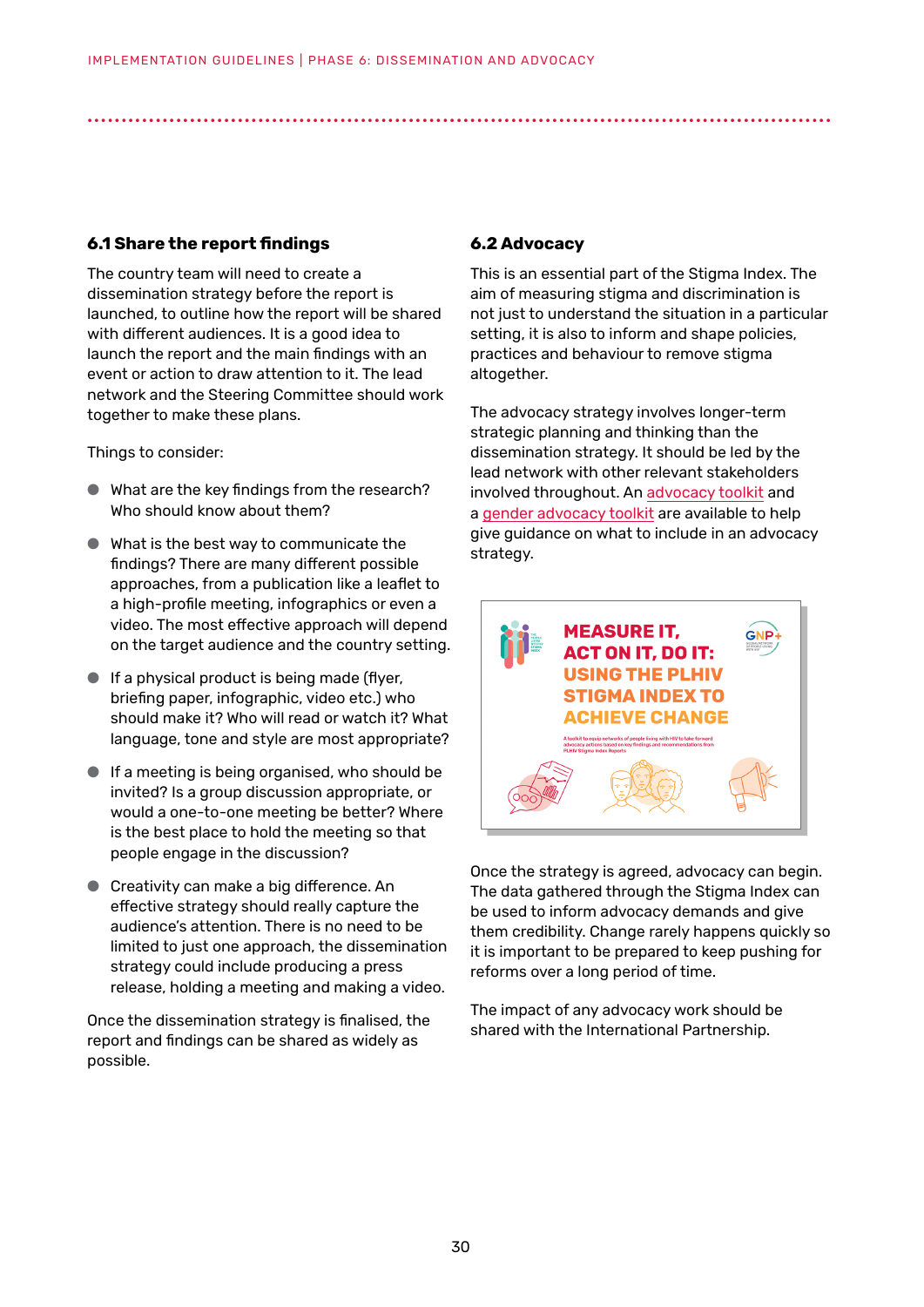

#### CASE STUDY: ZIMBABWE

● ● ● ● ● ● ● ● ● ● ● ● ● ● ● ● ● ● ● ● ● ● ● ● ● ● ● ● ● ● ● ● ● ● ● ● ● ● ● ● ● ● ● ● ● ● ● ● ● ● ● ● ● ● ● ● ● ● ● ● ● ● ● ● ● ● ● ● ● ● ● ● ● ● ● ● ● ● ● ● ● ● ● ● ● ● ● ● ● ● ● ● ● ● ● ● ● ● ● ● ● ● ● ● ● ● ● ● ●

When the Stigma Index was implemented in Zimbabwe in 2014, it revealed that some people were experiencing stigma and discrimination in religious settings. The leading network of people living with HIV, ZNNP+, were concerned by these findings so put together a programme of activities to try to improve the situation.

In partnership with SAFAIDS, they built stronger relationships with religious leaders and developed a framework to engage faith leaders in reducing stigma. Their training programme supported people living with HIV to act as focal points and to carry out sensitisation work in their communities. A short [video](https://www.stigmaindex.org/news/human-rights-day-2020-using-evidence-from-the-plhiv-stigma-index-for-a-rights-based-approach-in-the-aids-response/) is available showing how this work has changed lives.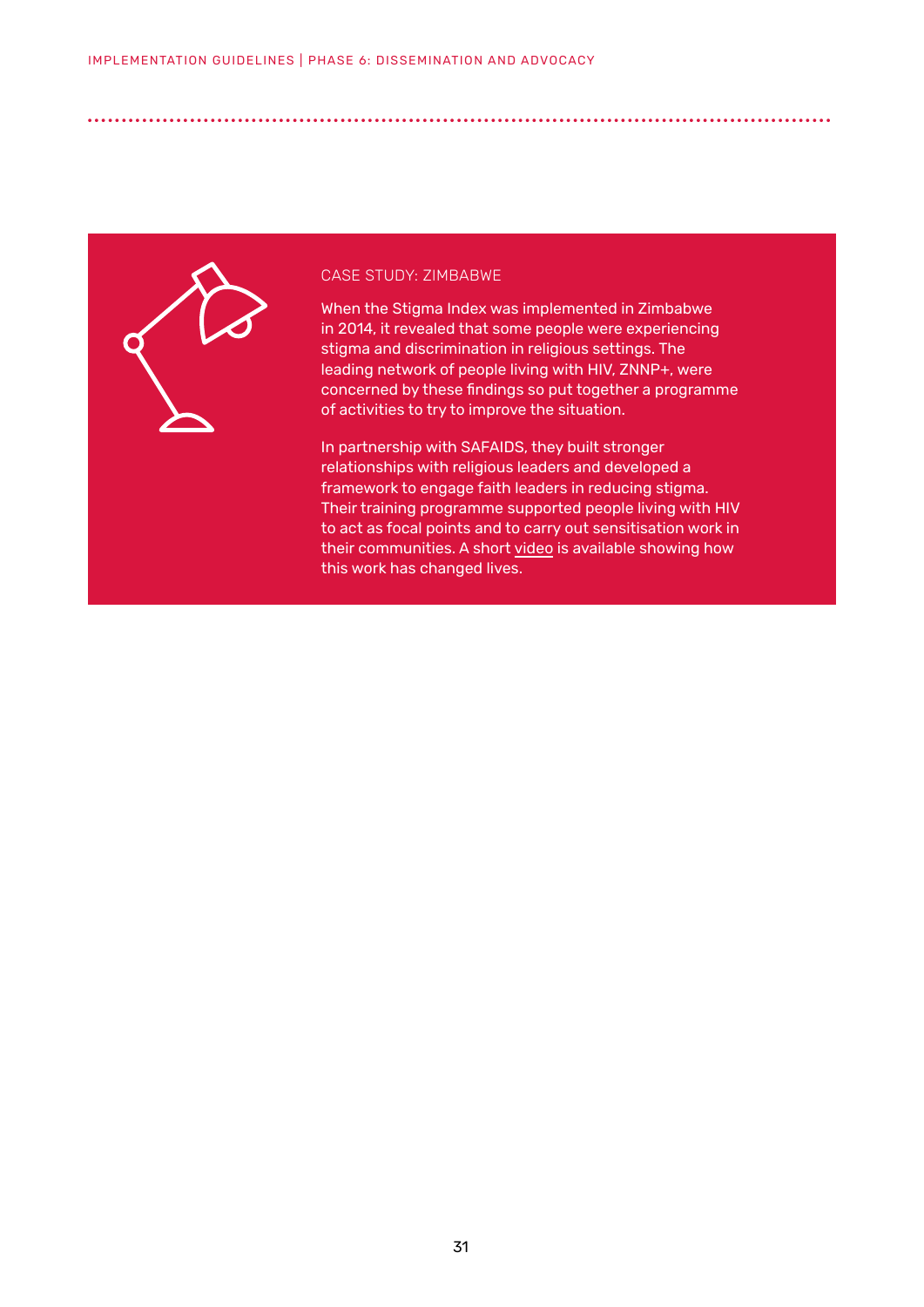# **Conclusion**

The People Living with HIV Stigma Index 2.0 is the result of a long history of the self-empowerment of people living with HIV. It is designed to strengthen people living with HIV and their networks by building capacity in research project management, community organising, data literacy, and evidence-based advocacy. It creates opportunities for people living with HIV to become more involved with their organisations at a local and national level and to build and strengthen partnerships with key population networks, civil society organisations, research partners, ministries of health and other stakeholders. The Stigma Index process is also designed to reduce experienced and internalised stigma as people living with HIV self-organise and take a leading role lead in reducing the barriers to an effective HIV response.

<span id="page-31-0"></span>● ● ● ● ● ● ● ● ● ● ● ● ● ● ● ● ● ● ● ● ● ● ● ● ● ● ● ● ● ● ● ● ● ● ● ● ● ● ● ● ● ● ● ● ● ● ● ● ● ● ● ● ● ● ● ● ● ● ● ● ● ● ● ● ● ● ● ● ● ● ● ● ● ● ● ● ● ● ● ● ● ● ● ● ● ● ● ● ● ● ● ● ● ● ● ● ● ● ● ● ● ● ● ● ● ● ● ● ●

The impact of advocacy is different in each country or community but together, our combined efforts help to make policies and programmes more effective at addressing HIV-related stigma and discrimination and beyond. We, as GNP+, ICW, and UNAIDS sincerely believe that both the process and the outcomes of this research improve the quality of life for all people living with HIV.

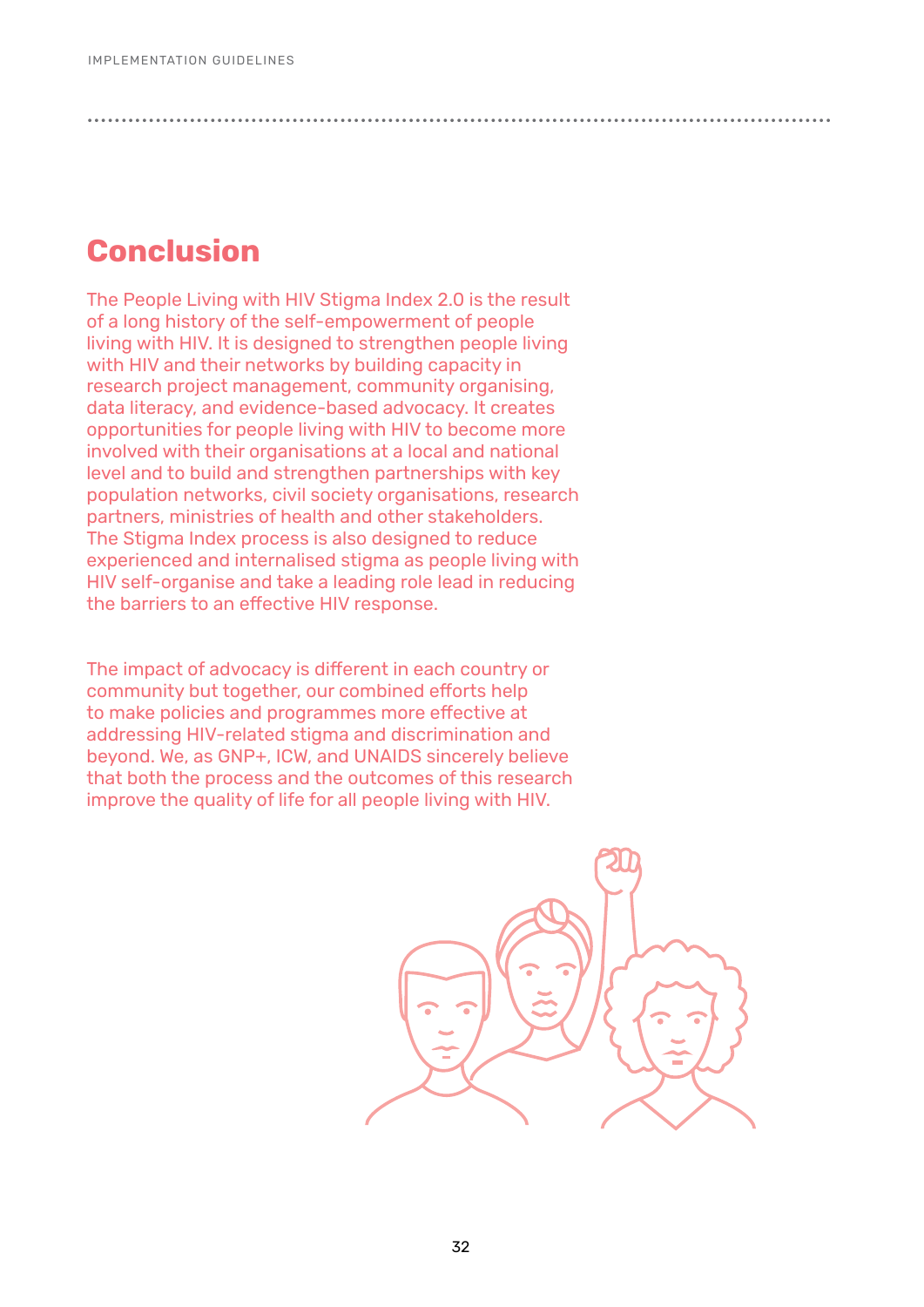# <span id="page-32-0"></span>**Annex 1: Implementation checklist**

This checklist summarises the different steps involved in each phase of the Stigma Index implementation. The Country Coordinator should regularly update the checklist so that it can act as a reminder of what needs to be done and allow the country team to keep track of the process.

## **Phase 1: Preparation**

| Complete the People Living with HIV Stigma Index 2.0 intake form and submit to the<br>International Partnership |
|-----------------------------------------------------------------------------------------------------------------|
| Seek support from the International Partnership                                                                 |
| Consult with key stakeholders and partners                                                                      |
| Set up a Steering Committee                                                                                     |
| Identify the Country Coordinator                                                                                |
| Appoint the Research Partner                                                                                    |
| Develop a work plan and budget                                                                                  |
| Conduct necessary fundraising                                                                                   |
|                                                                                                                 |
| <b>Phase 2: Planning the research</b>                                                                           |
| Decide on the geographical areas to study                                                                       |
| Develop the sampling plan                                                                                       |
| <b>Recruit Community Liaisons</b>                                                                               |
| Determine data collection method (paper-based or digital)                                                       |
| Consider conducting qualitative research                                                                        |
| Submit protocol for technical review                                                                            |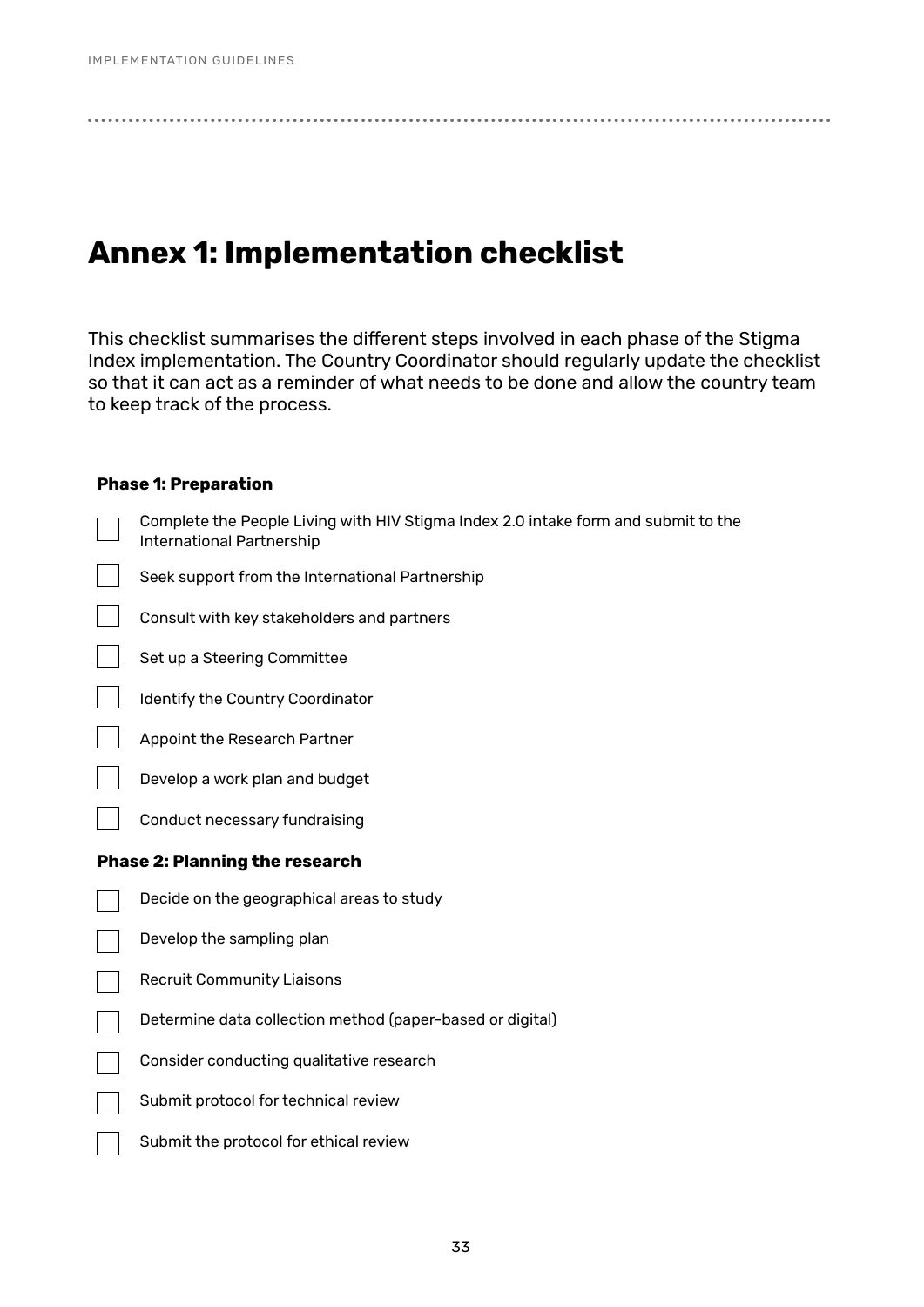| <b>Phase 3: Preparation for data collection</b>                                                             |
|-------------------------------------------------------------------------------------------------------------|
| Set up data collection system (paper-based or digital)                                                      |
| Translate the questionnaire to predominant local language(s)                                                |
| Recruit interviewers                                                                                        |
| Conduct training session for all those involved in conducting the interviews                                |
| Prepare for referrals and follow-up                                                                         |
| Prepare interview venues                                                                                    |
| Field test the questionnaire and data collection procedures                                                 |
| <b>Phase 4: Data collection</b>                                                                             |
| Identify and recruit participants                                                                           |
| Schedule and conduct interviews                                                                             |
| Regularly track the sample composition                                                                      |
| <b>Phase 5: Data analysis and reporting</b>                                                                 |
| Analyse results (both qualitative and quantitative)                                                         |
| Present results to the country team, local people living with HIV network(s), and the Steering<br>Committee |
| Gather comments and feedback                                                                                |
| Draft the report based on Stigma Index report template                                                      |
| Circulate the report for peer review                                                                        |
| Revise and finalise report                                                                                  |
| Share anonymised data and final report with the International Partnership                                   |
| <b>Phase 6: Dissemination and advocacy</b>                                                                  |
| Develop a dissemination strategy and advocacy strategy                                                      |
| Disseminate the report                                                                                      |
| Implement the advocacy plan                                                                                 |
| Share the impact of advocacy with the International Partnership                                             |